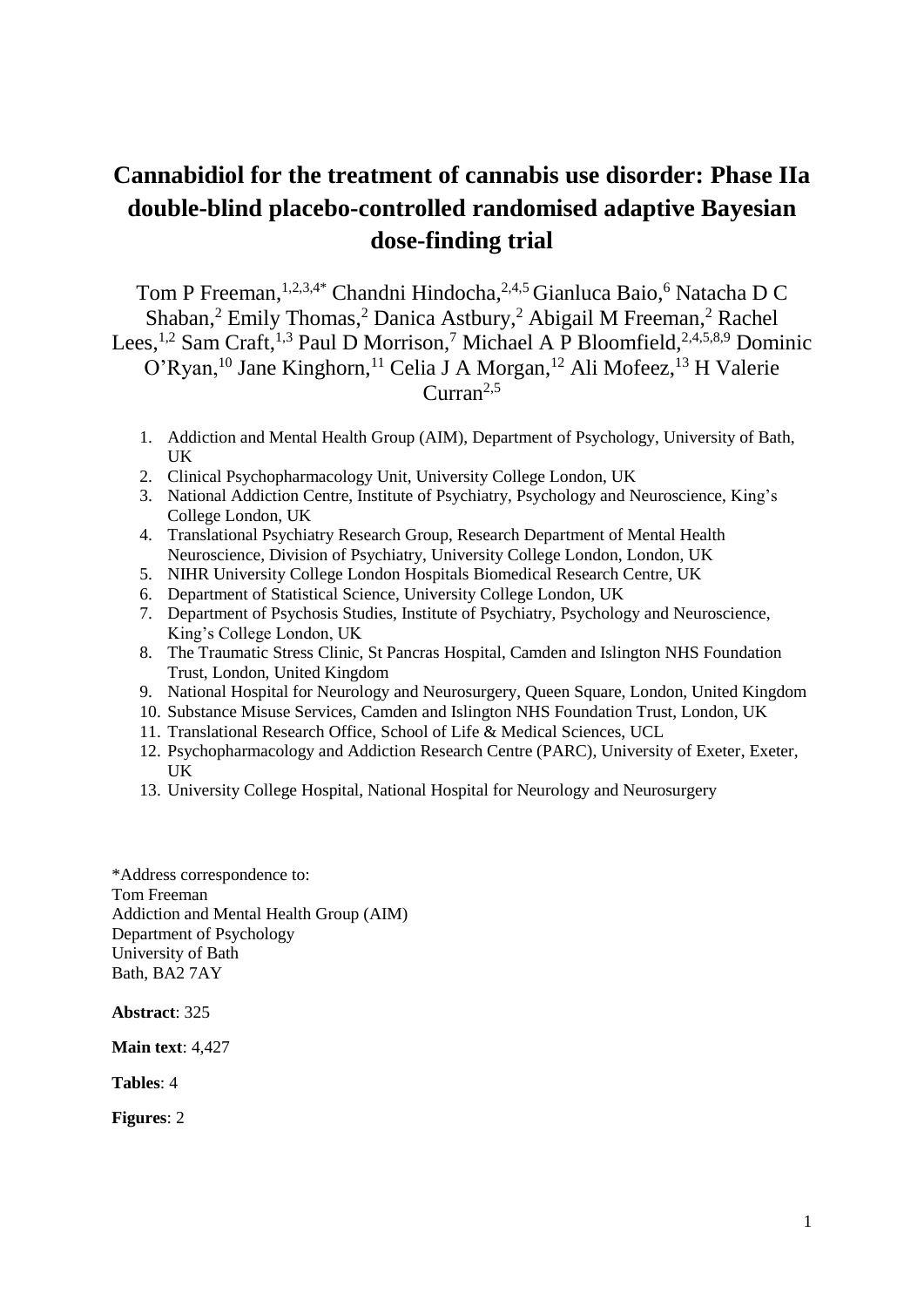#### **Abstract**

*Background:* There is a substantial and unmet clinical need for pharmacological treatment of cannabis use disorders. Cannabidiol (CBD) could offer a novel treatment but it is unclear which doses might be effective or safe.

*Methods:* Participants meeting DSM-5 cannabis use disorder criteria were allocated to four-week treatment with oral CBD at 200mg, 400mg, 800mg or placebo during a cessation attempt using a double-blinded block randomisation sequence. All received a brief psychological intervention of motivational interviewing. An adaptive Bayesian dose-finding design was used to identify effective/ineffective doses at *a priori* interim and final analysis stages. The primary objective was to identify the Most Effective Dose (MED) of CBD for reducing cannabis use. The primary endpoint was lower urinary THC-COOH:creatinine concentrations and/or increased days per week abstinent from cannabis during treatment, evidenced by posterior probabilities exceeding Pr=0.9 for CBD versus placebo. All analyses were intention-to-treat.

*Outcomes:* Participants were initially randomised to placebo, 200mg, 400mg and 800mg CBD (n=48; 1:1:1:1). At interim analysis 200mg CBD was eliminated from the trial as an ineffective dose. Randomisation continued to 400mg CBD, 800mg CBD, and placebo (n=34; 1:1:1). At final analysis, both 400mg CBD and 800mg CBD exceeded primary endpoint criteria (Pr=0.9) for both primary outcomes: urinary THC-COOH:creatinine (Pr<sub>(400mg=MED |Data)</sub>=0.9995; Pr<sub>(800mg=MED</sub> |<sub>Data)</sub>=0.9965), days per week abstinent from cannabis (Pr<sub>(400mg=MED</sub> | Data)=0.9966; Pr<sub>(800mg=MED</sub> | Data)=0.9247). Compared to placebo, 400mg CBD decreased THC-COOH:creatinine concentrations by -94.21 ng/ml (95% Interval Estimate= -161.83, -35.56) and increased abstinence from cannabis by 0.48 days per week (95% Interval Estimate=0.15, 0.82). Compared to placebo, 800mg CBD decreased THC-COOH:creatinine concentrations by -72.02 ng/ml (95% Interval Estimate= -135.47, -19.52) and increased abstinence from cannabis by 0.27 days per week (95% Interval Estimate= -0.09, 0.64). CBD was well tolerated with no severe adverse events and 94% completed treatment.

*Interpretation:* In the first randomised clinical trial of CBD for cannabis use disorder, 400mg and 800mg CBD were safe and more effective than placebo at reducing cannabis use.

*Trial registration:* <https://www.clinicaltrialsregister.eu/ctr-search/trial/2013-000361-36/GB>

*Funding:* Medical Research Council.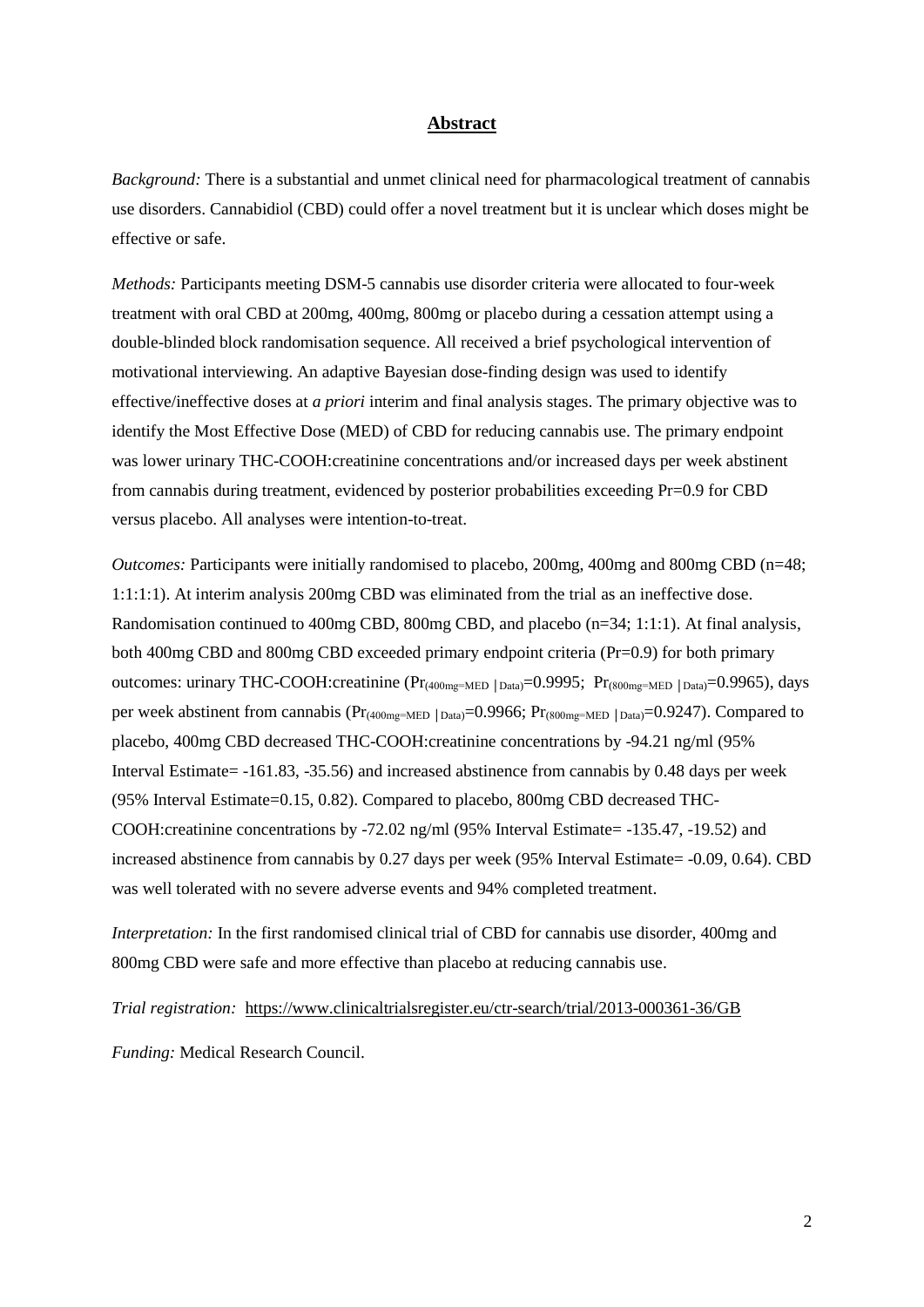## **Research in context**

## **Evidence before the study:**

We searched the Cochrane database and peer-reviewed journal articles in Google Scholar using the terms 'CBD', 'Cannabis' and 'Marijuana' up to 12<sup>th</sup> March 2020. No language restrictions were imposed. A Cochrane review on pharmacotherapies for cannabis use disorders published in 2019 did not recommend any pharmacotherapies for reducing cannabis use in clinical settings. There were no randomised trials testing CBD as a treatment for cannabis use disorder.

## **Added value of this study:**

This is the first randomised clinical trial of CBD for the treatment of cannabis use disorder. It used an adaptive Bayesian dose-finding design with doses ranging from 200mg to 800mg CBD to maximise trial efficiency and likelihood of success in identifying a potentially effective dose.

## **Implications of all available evidence:**

At daily oral doses of 400mg or 800mg, CBD shows potential as a safe and effective treatment for reducing cannabis use in people with a cannabis use disorder, assessed by both biological and selfreport measures.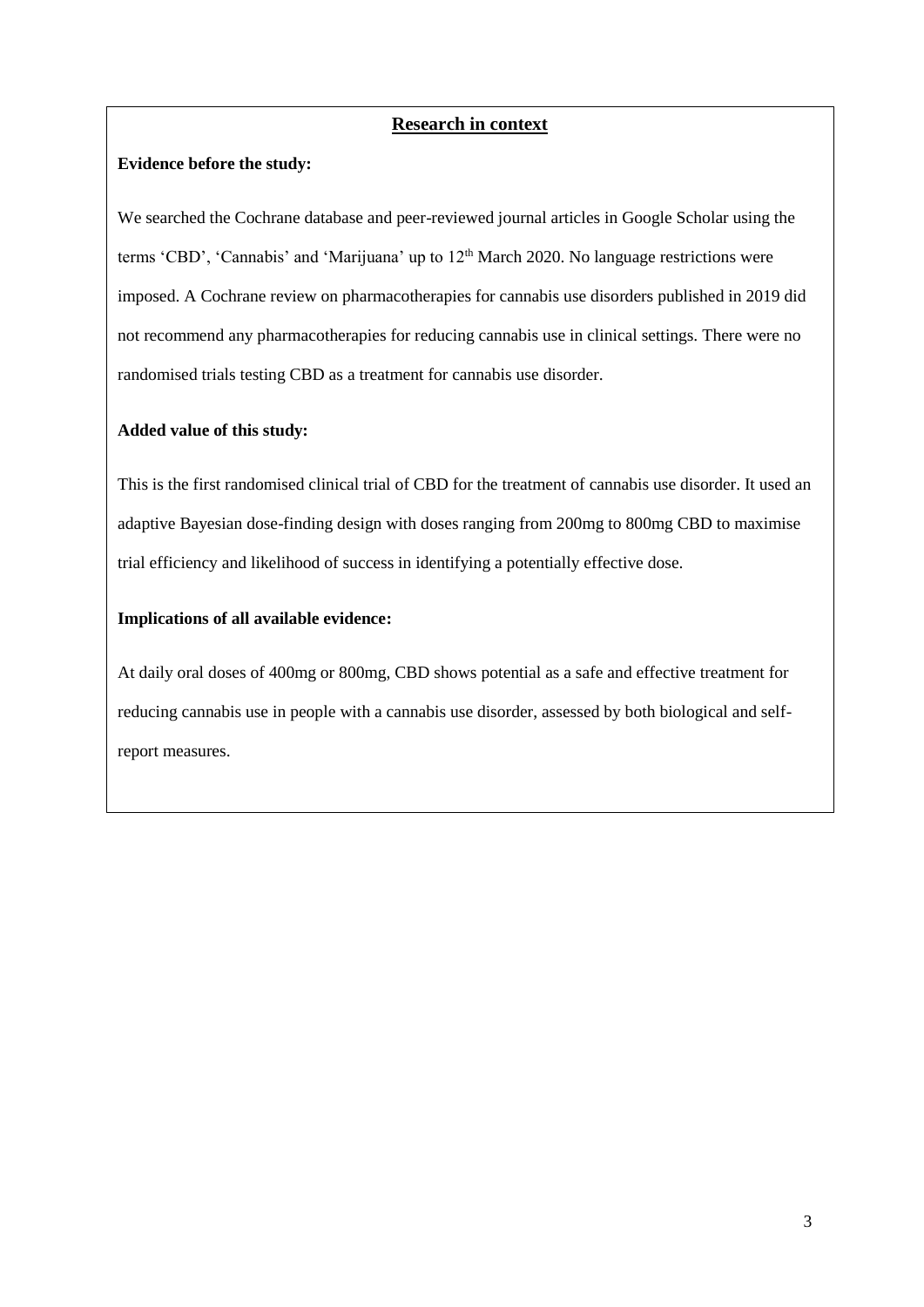#### **Introduction**

Cannabis is increasingly being legalised for medicinal and recreational use. The long-term effects of these policy reforms are unclear at present but may include substantial changes to the types of cannabis product sold and their availability to millions of people worldwide.<sup>1</sup> When considering the potential health effects of cannabis use, its largest contribution to the global burden of disease is the impact of cannabis use disorders, which affect an estimated 22 million people worldwide – similar to the prevalence of opioid use disorders.<sup>2</sup>

Delta-9-tetrahydrocannabinol (THC), a partial cannabinoid receptor agonist, is the primary cannabinoid in cannabis products and causes dose-dependent intoxicating and reinforcing effects.<sup>1</sup> Studies in Europe<sup>3</sup> and the USA<sup>4</sup> reported a two-fold increase in THC concentrations in cannabis during the last decade. Use of higher THC products has been associated with a greater severity of cannabis use disorder<sup>5,6</sup> and increases in the treated incidence of cannabis use disorders.<sup>7</sup> In the past two decades, the proportion of people seeking treatment for cannabis use disorders has risen in all world regions apart from Africa.<sup>8</sup> Cannabis is now the primary drug cited by first-time clients presenting at addiction services across Europe, increasing by 76% in the last decade.<sup>9</sup> Daily use of high-THC cannabis is associated with a five-fold increased risk of psychosis.<sup>10</sup> Despite the substantial and increasing demand for treatment there are no pharmacotherapies recommended for the treatment of cannabis use disorders.<sup>11</sup>

Cannabidiol (CBD) is another cannabinoid found in many cannabis products<sup>4</sup>. CBD has minimal direct action at cannabinoid receptors but it has a broad pharmacology including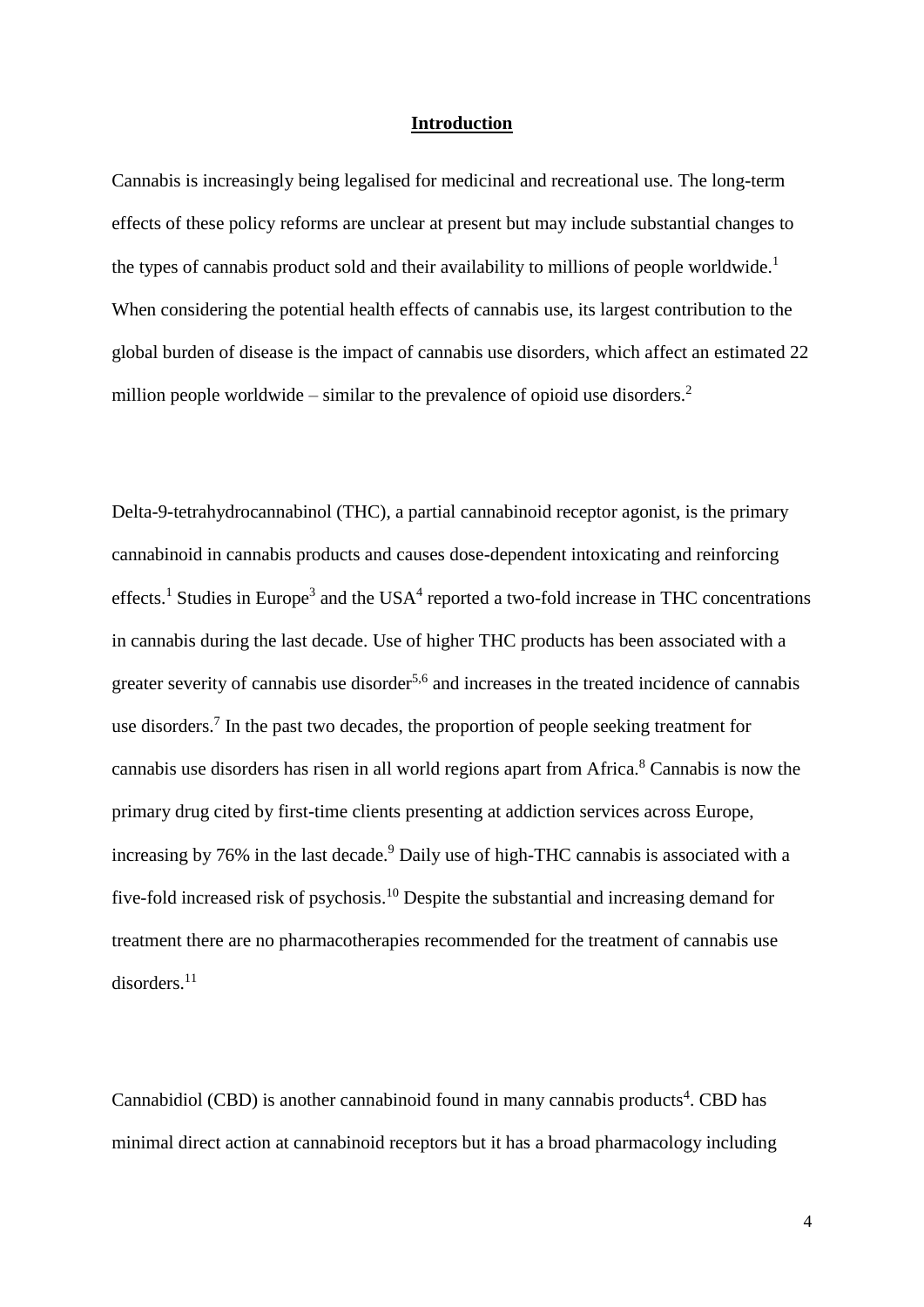inhibiting the hydrolysis and reuptake of endocannabinoids<sup>12</sup> and negative allosteric modulation of cannabinoid receptors $13$ . CBD has generated significant interest due to its potential medicinal uses<sup>14</sup> and ability to interact with the effects of THC.<sup>15</sup> CBD has shown therapeutic effects in human and preclinical models of addiction by reducing the impact of drug-related cues in attentional bias<sup>16,17</sup> cue-induced craving<sup>18</sup> and cue-induced reinstatement<sup>19</sup> paradigms. Collectively, these studies suggest that CBD may have potential for treating a range of substance use disorders including cannabis<sup>16</sup>, opioids<sup>18,19</sup> and tobacco.<sup>17,20</sup> A meta-analysis of randomised clinical trials found that CBD was safe and well tolerated with few adverse effects, but interactions with other medications should be monitored carefully as CBD can inhibit cytochrome P450 enzymes.<sup>21</sup>

To date, no randomised trials have investigated CBD as a potential treatment for cannabis use disorder. Open-label case studies have reported that use of CBD products were associated with reduced cannabis withdrawal symptoms during cannabis abstinence.<sup>22,23</sup> A 10-week open-label trial found that CBD administration was associated with improvements in psychological wellbeing and cognition in regular cannabis users who were not engaged in a cessation attempt. <sup>24</sup> Nabiximols (a combination of THC and CBD at 1:1 ratio) has been found to reduce cannabis withdrawal symptoms and/or cannabis use in some randomised doubleblind placebo-controlled trials.<sup>25-27</sup> However, the causal role of CBD in these studies is unclear because they either used an open-label design<sup>22-24</sup> or co-administered THC with CBD.25-27

Studies in human<sup>28</sup> and rat<sup>29</sup> models of anxiety have reported inverted-U shaped doseresponse effects of CBD. This highlights the importance of conducting an initial dose-finding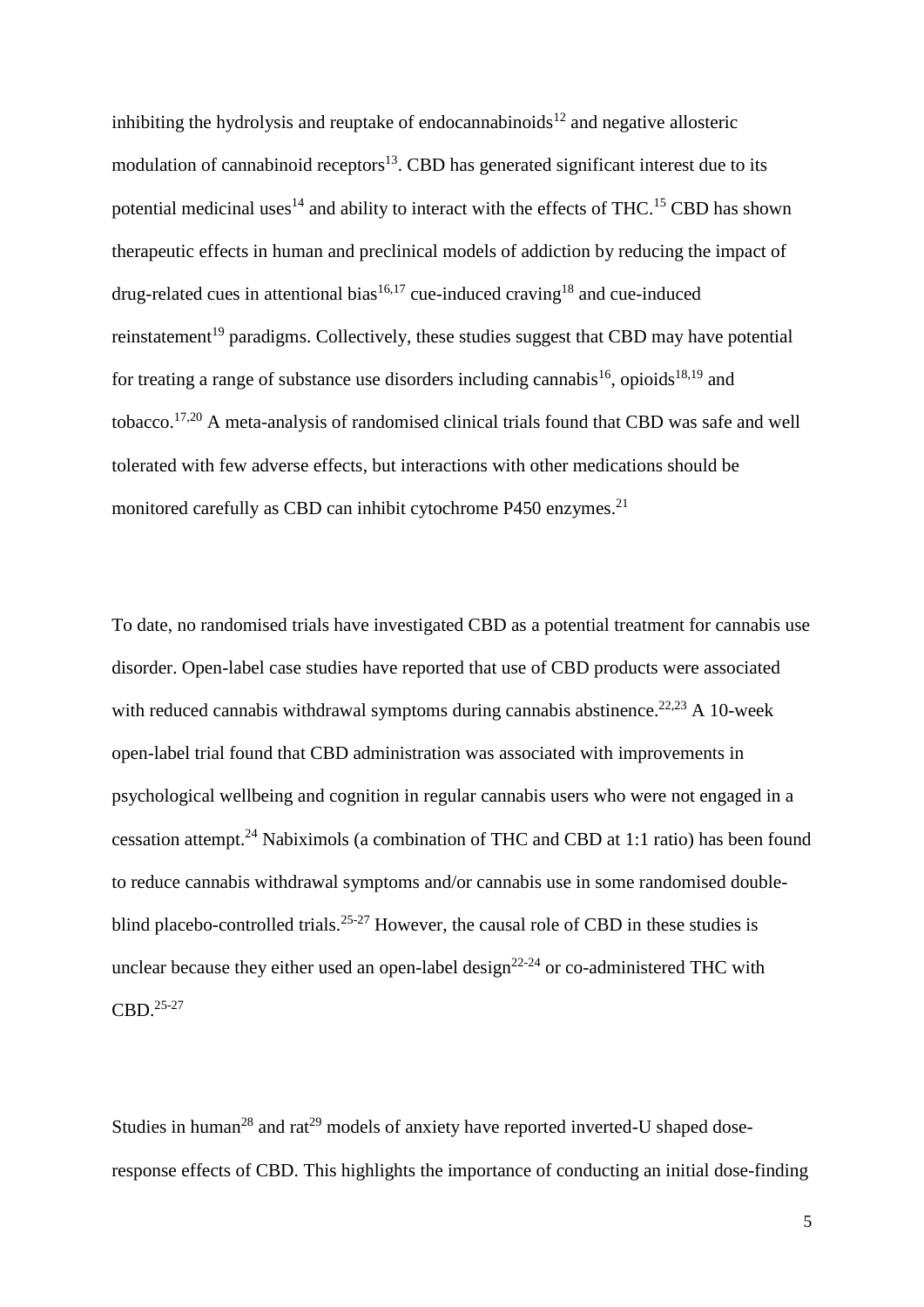trial when investigating a novel indication for CBD. Trials testing a single dose against placebo may fail to select the most effective dose for that indication. Therefore, in this study we conducted a Phase IIa trial to identify potentially effective doses and eliminate ineffective doses using an adaptive Bayesian design. Bayesian methods are advantageous for adaptive clinical trials due to their efficiency, flexibility and ability to make use of all available evidence in a formal and principled way. As a result, they can reduce the amount of resources and participant burden required when conducting clinical trials. Furthermore, Bayesian analyses provide direct probabilistic measures of the likelihood of a hypothesis (i.e. that a treatment is more effective than placebo), given the evidence provided by the data. As such they provide results that can be more clinically meaningful than frequentist analyses, which test of the likelihood of the data given the null hypothesis (i.e. that a treatment does not differ from placebo). We selected a dose range informed by previous clinical trials of oral  $CBD^{30,31}$ of 200mg, 400mg and 800mg daily for four weeks. Our primary objective was to identify which (if any) dose of CBD was most effective at reducing cannabis use compared to placebo.

## **Methods**

#### *Study design and participants*

We conducted a Phase IIa, randomised, double-blind, placebo-controlled, single-site, parallel group clinical trial to investigate CBD as a pharmacological treatment for cannabis use disorder. The trial was prospectively registered before data collection began: <https://www.clinicaltrialsregister.eu/ctr-search/trial/2013-000361-36/GB> and <https://clinicaltrials.gov/ct2/show/results/NCT02044809> The trial was approved by the UK Health Research Authority (13/EE/0303) and the UK Medicines and Healthcare Regulatory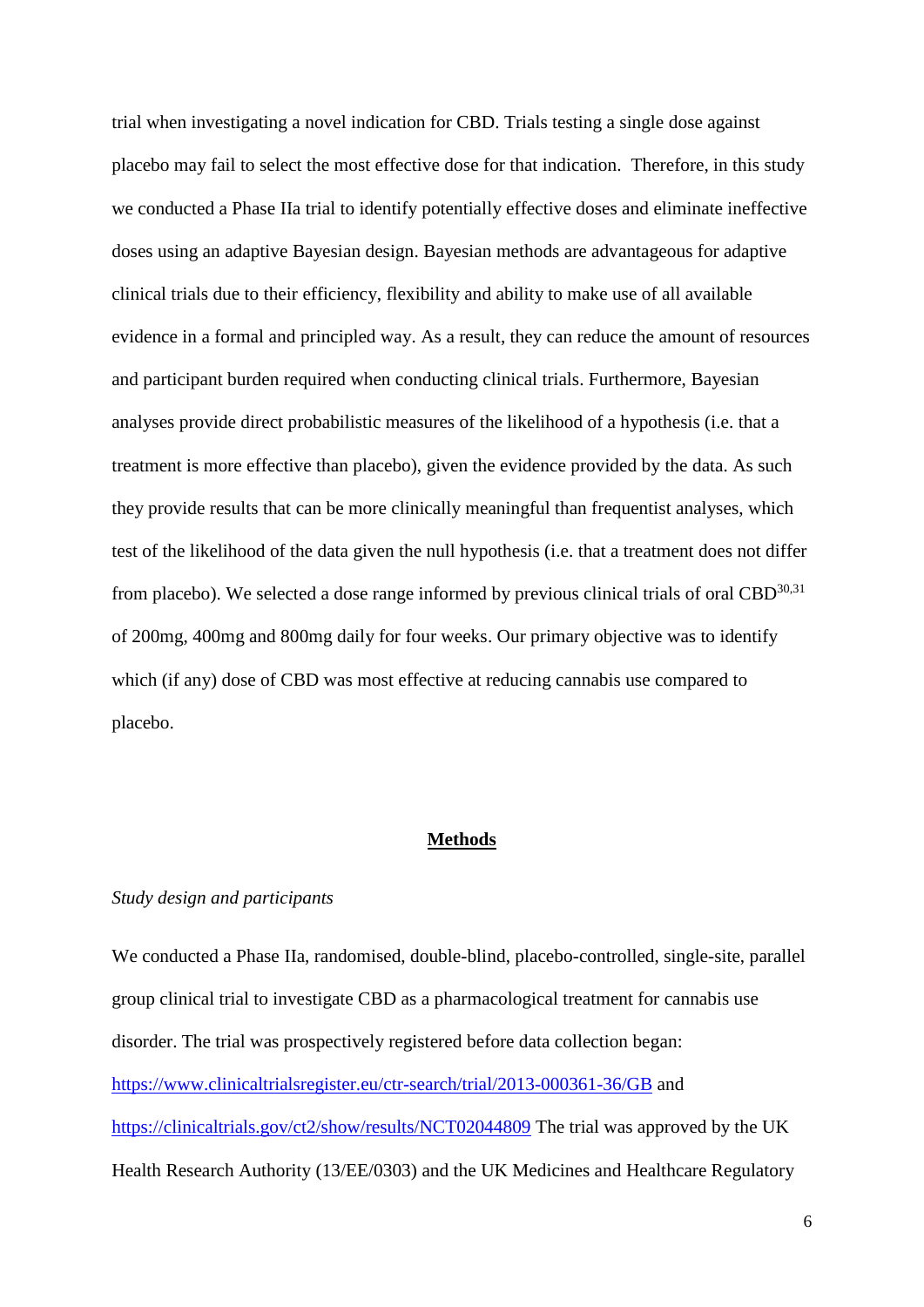Agency (20363/0325/001-0001). It was conducted according to Good Clinical Practice (GCP) and reported according to the CONSORT checklist (appendix pp 1-3).

Following telephone screening and a screening visit to determine eligibility, participants engaged in a cannabis cessation attempt scheduled to begin at their baseline visit (week 0). At the end of their baseline visit they were randomised to parallel treatment arms receiving either CBD (200mg, 400mg, 800mg) or placebo. Participants attended site visits weekly during treatment (weeks 1-4). Follow up occurred at weeks 6 (site visit), 8 (telephone), 12 (site visit) and 16 (site visit), 20 (telephone) and 24 (telephone).

Participants were recruited through advertisements on websites, forums and flyers in the local community. We initially intended to restrict eligibility to those aged 16-26 with vital signs in normal limits, but removed these criteria to increase the generalizability of our findings to a wider population who might stand to benefit from this treatment. Inclusion criteria were age 16-60 years, meeting DSM-5 criteria for a cannabis use disorder (at least moderate severity), to express a desire to stop using cannabis and intending to do so in the next month based on an adapted Motivation To Stop Scale.<sup>32</sup> Participants were additionally required to report  $\geq$ 1 failed quit attempt for their cannabis use, to report co-administering their cannabis together with tobacco, which is the most common method of using cannabis in Europe<sup>33</sup>, to provide a urine sample positive for THC-COOH (Urine Cup 10A: methamphetamine, cocaine, THC, benzodiazepines, tricyclic antidepressants, barbituates, phencyclidine, amphetamines, morphine, methadone; Alere Toxicology, Abingdon, UK), and capacity to give informed consent as defined by GCP guidelines.

7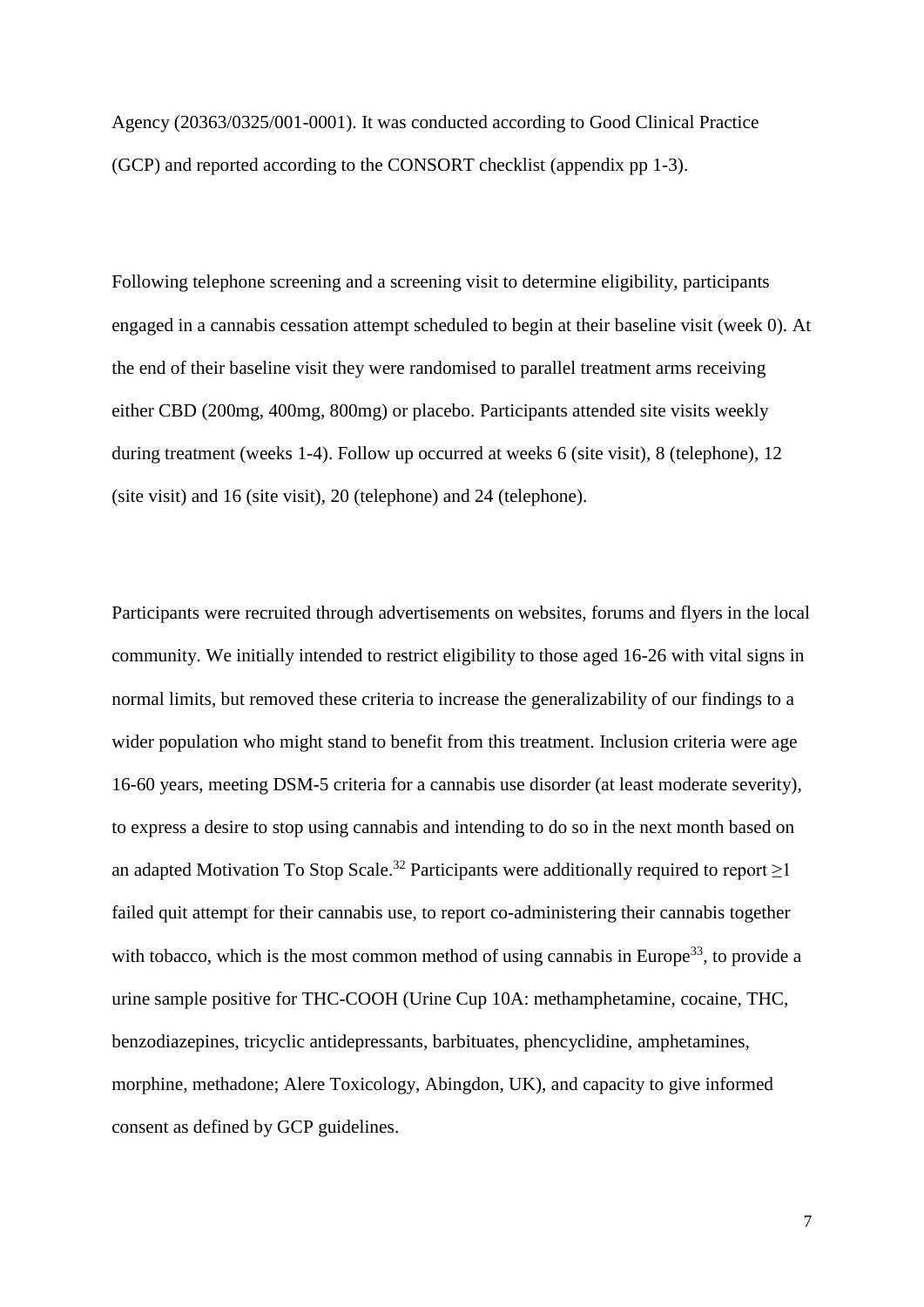Females of childbearing potential were required to have a negative pregnancy test within seven days of starting treatment. Additional inclusion criteria for females of childbearing potential and all males were to use an effective method of contraception including oral, injected or implanted hormonal methods of contraception; placement of an intrauterine system or device, a barrier method of contraception, or true abstinence from the time consent was signed until six weeks after treatment discontinuation.

Exclusion criteria were current breastfeeding or pregnancy, allergies to CBD, microcrystalline cellulose or gelatin, prescribed psychotropic drug use at screening assessments or during treatment weeks, use of other illicit drugs more than twice a month at screening, evidence of inaccurate self-reported drug use due to a positive urine test for a drug that was not reported during screening assessment, current or prior self-reported diagnosis of a psychotic disorder, any physical health problem deemed clinically significant by the investigator team, and not speaking English (due to verbal assessments). All data were collected at the Clinical Psychopharmacology Unit, UCL, UK.

## *Procedures*

Synthetic CBD (99.9% purity) was obtained from STI Pharmaceuticals (Brentwood, UK) and manufactured by Nova Laboratories (Leicester, UK). Identical size 2 gelatin capsules contained microcrystalline cellulose filler and CBD (0mg, 50mg, 100mg, or 200mg). Participants were instructed to take two capsules twice daily to achieve daily doses of placebo, 200mg, 400mg and 800mg respectively. The bioavailability of oral CBD is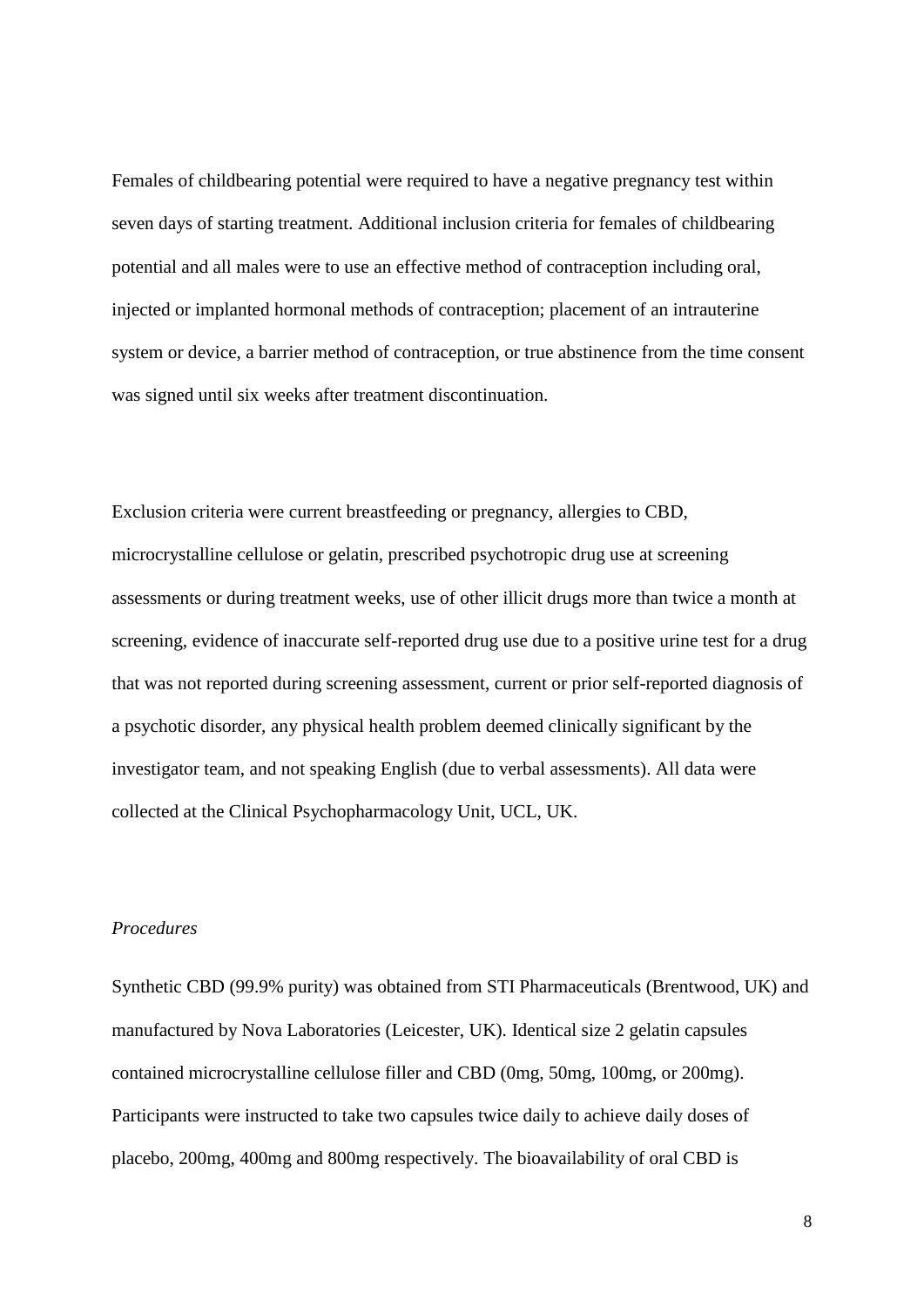increased by food, and twice-daily administration is recommended on the basis of pharmacokinetic and safety data.<sup>34</sup> Participants received scheduled text messages twice daily reminding them to take their medication, spaced 12 hours apart. Dosette boxes were provided for each week of treatment to aid compliance. Compliance was assessed by self-report at weekly assessments as well as return of capsules. If participants failed to show adequate compliance on any treatment week (either  $\geq 30\%$  capsules returned, or  $\geq 30\%$  self-reported doses missed), or if they failed to attend a site visit within 2 days of the scheduled appointment during treatment, or if any concomitant psychotropic medication was taken during treatment, they were not provided with additional medication for the duration of the trial but continued all other aspects of the protocol.

All participants received a brief psychological intervention of motivational interviewing.<sup>35</sup> Motivational interviewing is widely used in healthcare settings and has been found to reduce cannabis use in randomised trials of cannabis use disorder.<sup>36</sup> Six 30 minute sessions of motivational interviewing were delivered by trained psychologists at the screening visit, baseline visit, and treatment weeks 1-4. During the first motivational interviewing session, a target quit date was planned to coincide with the baseline visit. All sessions were audio recorded for clinical supervision. Training and supervision were provided by a lead clinical psychologist based in specialist National Health Service drug services throughout the duration of the trial.

*Outcomes*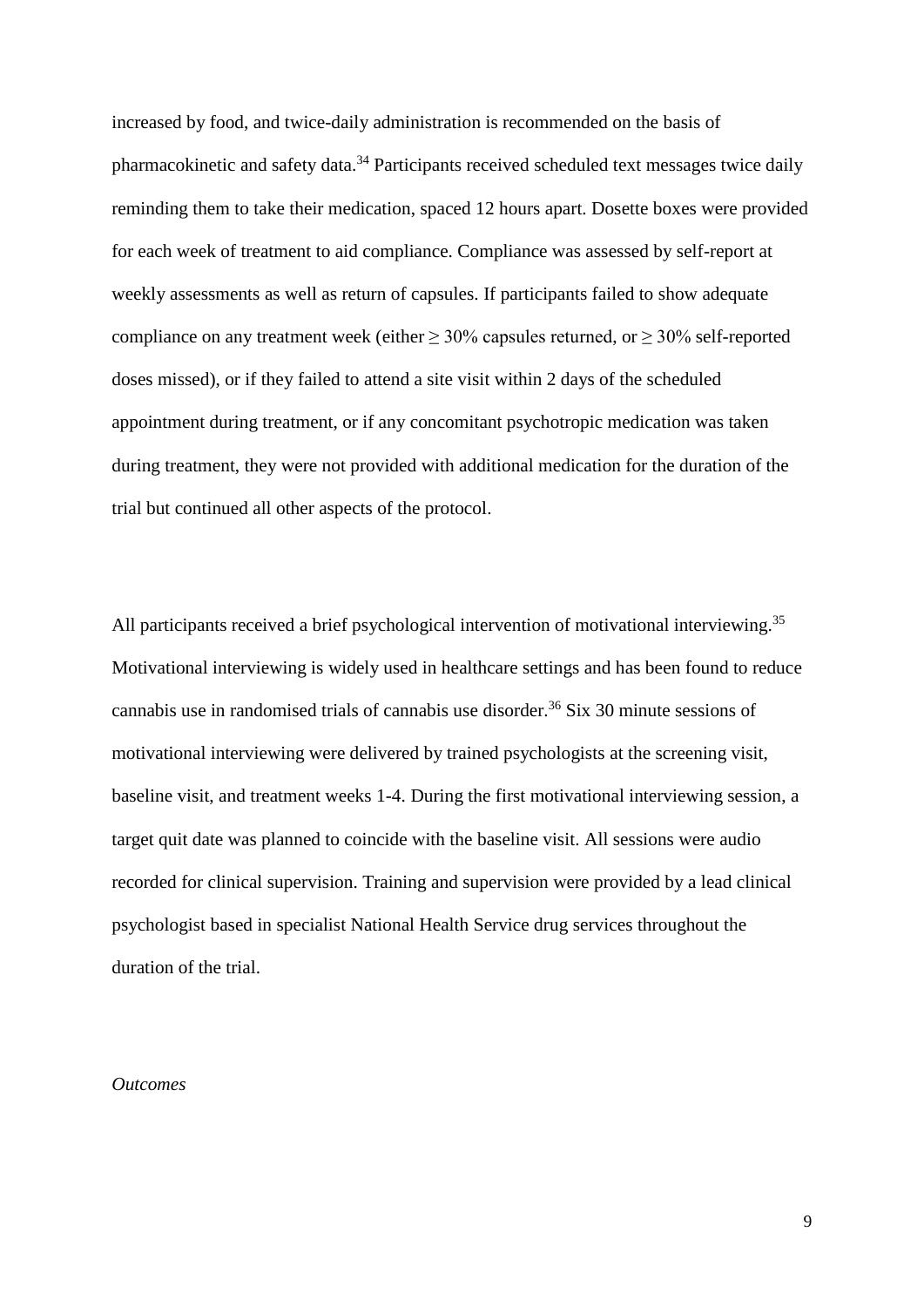Primary outcomes were cannabis use, as measured in urine (THC-COOH:creatinine concentrations) and by self-report (days per week abstinent from cannabis). These were the two variables that were most strongly associated with cannabis use disorder severity in a study testing 15 different biological and self-report measures of cannabis use.<sup>37</sup> Urine samples were collected at site visits using temperature monitored cups to ensure compliance (Galle pot, Synergy Health, Abergavenny, UK). They were stored in 10ml polypropylene tubes at -80**°**C prior to analysis using Liquid Chromotography-Tandem Mass Spectrometry by ABS Laboratories (Hertford, UK) with a lower limit of THC-COOH quantification of 1 ng/ml. Self-reported days abstinent from cannabis were assessed weekly using the Timeline Follow-back method.<sup>38</sup> The primary endpoint was a reduction in urinary THC-COOH:creatinine concentrations and/or increased days per week abstinent from cannabis for CBD versus placebo during treatment, evidenced by posterior probabilities exceeding  $Pr =$ 0.9. All primary endpoint data were double-entered independently by two researchers and were 100% verified against source data by an independent clinical trial monitor. Reductions in cannabis use up to the final follow up were analysed as a secondary endpoint.

For secondary outcomes, we recorded the total score of the Cannabis Withdrawal Scale<sup>39</sup>, tobacco use assessed in urine (cotinine:creatinine concentration, lower limit of cotinine quantification 1 ng/ml; ABS Laboratories) and by self-report (number of cigarettes smoked using the Timeline Follow-back method).<sup>38</sup> Alcohol consumption was recorded using a Timeline Follow-back<sup>38</sup> of each beverage consumed and its alcohol by volume, which was converted to the number of standard UK alcohol units (8g alcohol). Sleep quality was recorded using the total score on the Pittsburgh Sleep Quality Index.<sup>40</sup> Depression and anxiety were recorded using total scores on the Beck Depression Inventory<sup>41</sup> and Beck Anxiety Inventory.<sup>42</sup> Secondary endpoints were reduced cannabis withdrawal symptoms,

10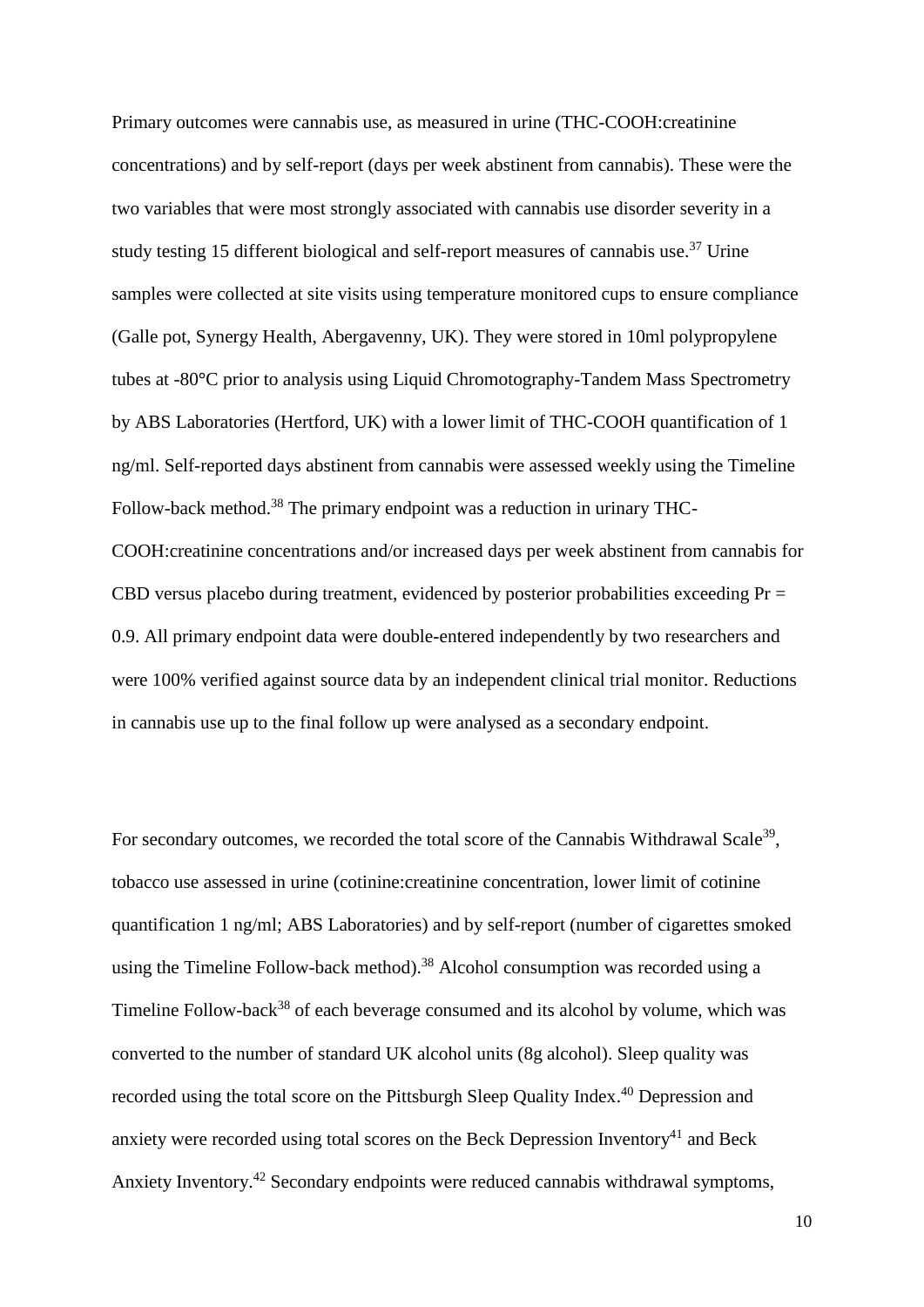cigarette and alcohol consumption, urinary cotinine concentrations, depression and anxiety symptoms, and improved sleep quality, assessed (i) during treatment weeks, (ii) up to the final follow up. Additional secondary outcomes included cognitive, biological and physiological measures which will be reported elsewhere.

Blood samples were collected at site visits, which were arranged at a time that was most convenient for each participant. Blood samples were drawn into a 6ml lithium heparin vacutainer and centrifuged immediately at 2800 RPM for 5 minutes. Plasma samples were stored in 2ml cryotubes at -80**°**C prior to analysis using Gas Chromotography-Mass Spectrometry (ABS Laboratories) with a lower limit of quantification of 0.1 ng/ml.

Participants were asked about possible adverse events at each assessment from week 1 to week 16. Adverse events were categorized as mild (does not interfere with the participant's daily routine and does not require intervention; it causes slight discomfort), moderate (interferes with some aspects of daily routine, or requires intervention, but is not damaging to health; it causes moderate discomfort) or severe (results in alteration, discomfort or disability which is clearly damaging to health). All adverse events were verified with a medical supervisor and an independent trial monitor throughout the trial on an ongoing basis.

As no previous trials investigating CBD as a treatment for cannabis use disorder were available, our effect size estimates were informed by a pilot study testing the effects of one-week's CBD treatment on cigarette consumption in tobacco smokers who intended to quit.<sup>20</sup> On the basis of these data, we estimated that a sample size of n=12 per group would provide 80% power to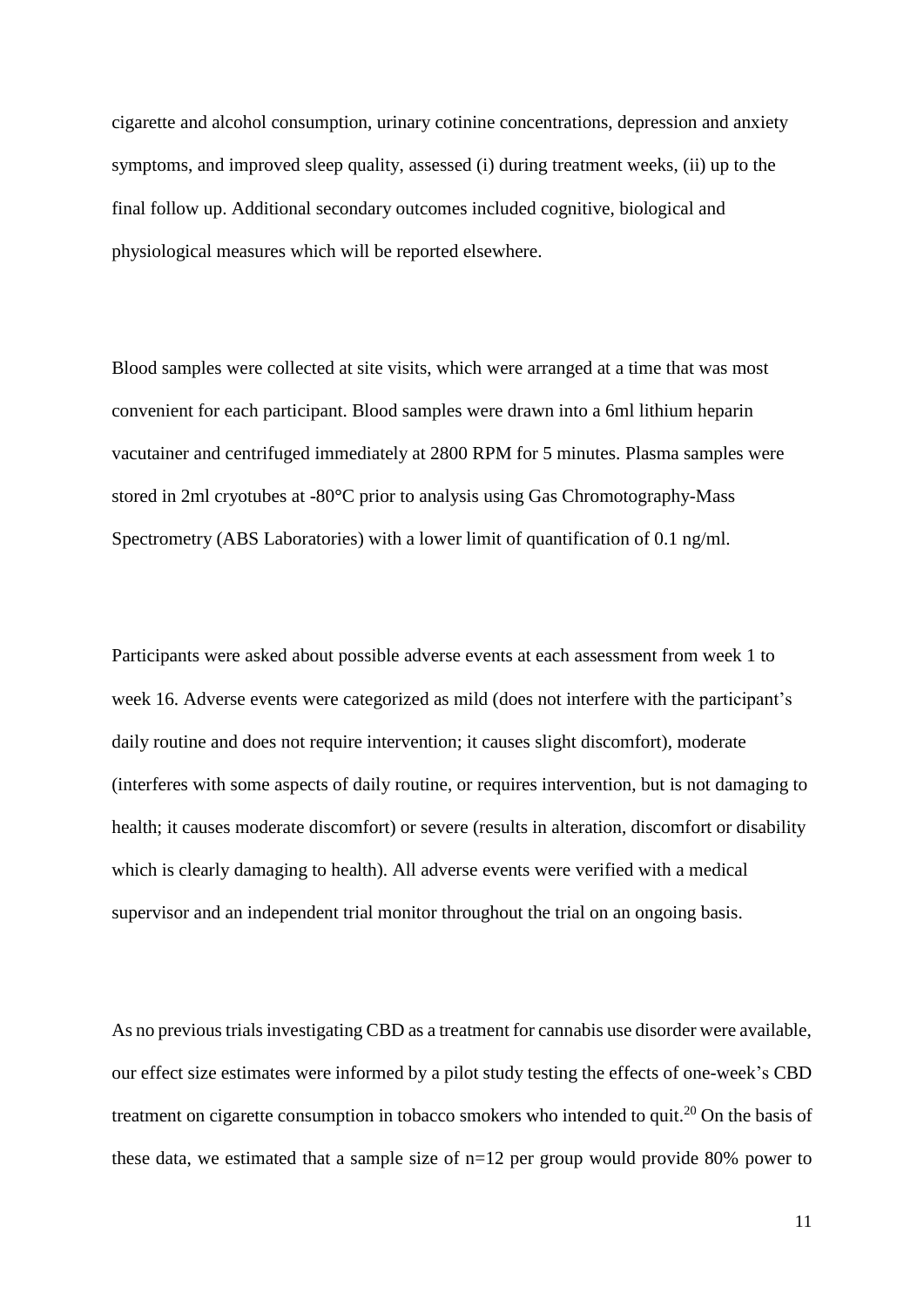detect a similar effect of CBD in this study  $(d=1.21)$ . Due to uncertainty in these estimates, we planned analyses at  $n=12$  (interim analysis) and  $n=24$  per group (final analysis) in a two-stage adaptive design.

#### *Randomisation and masking*

The randomisation sequence was generated by the trial statistician using block randomisation (R command: 'blockrand') with a block size equivalent to the number of treatment arms in the randomisation code. The randomisation code was held by the emergency un-blinding service (www.sealedenvelope.com) and the drug manufacturer for labelling prior to shipping to the trial site. Medication packages were labelled by the manufacturer and sent to the trial site with anonymous participant numbers. All investigators and participants remained blinded throughout the duration of the trial. Only blinded investigators enrolled participants, assigned participants to interventions, conducted assessments and entered data. Unblinding did not occur until after the database had been locked by the trial statistician.

## *Statistical analysis*

All analyses were intention-to-treat. Missing data were handled using (Bayesian) multiple imputation under the assumption of Missing at Random. The missing outcomes are automatically simulated from the Bayesian procedure, in accordance with the modelling and distributional assumptions. In order to test our primary endpoint, THC-COOH/creatinine concentrations and days per week abstinent from cannabis were analysed during treatment weeks 1-4. We ran a Bayesian model for each dose of CBD compared to placebo to compute the predictive distribution of the outcome given the evidence that had become available up to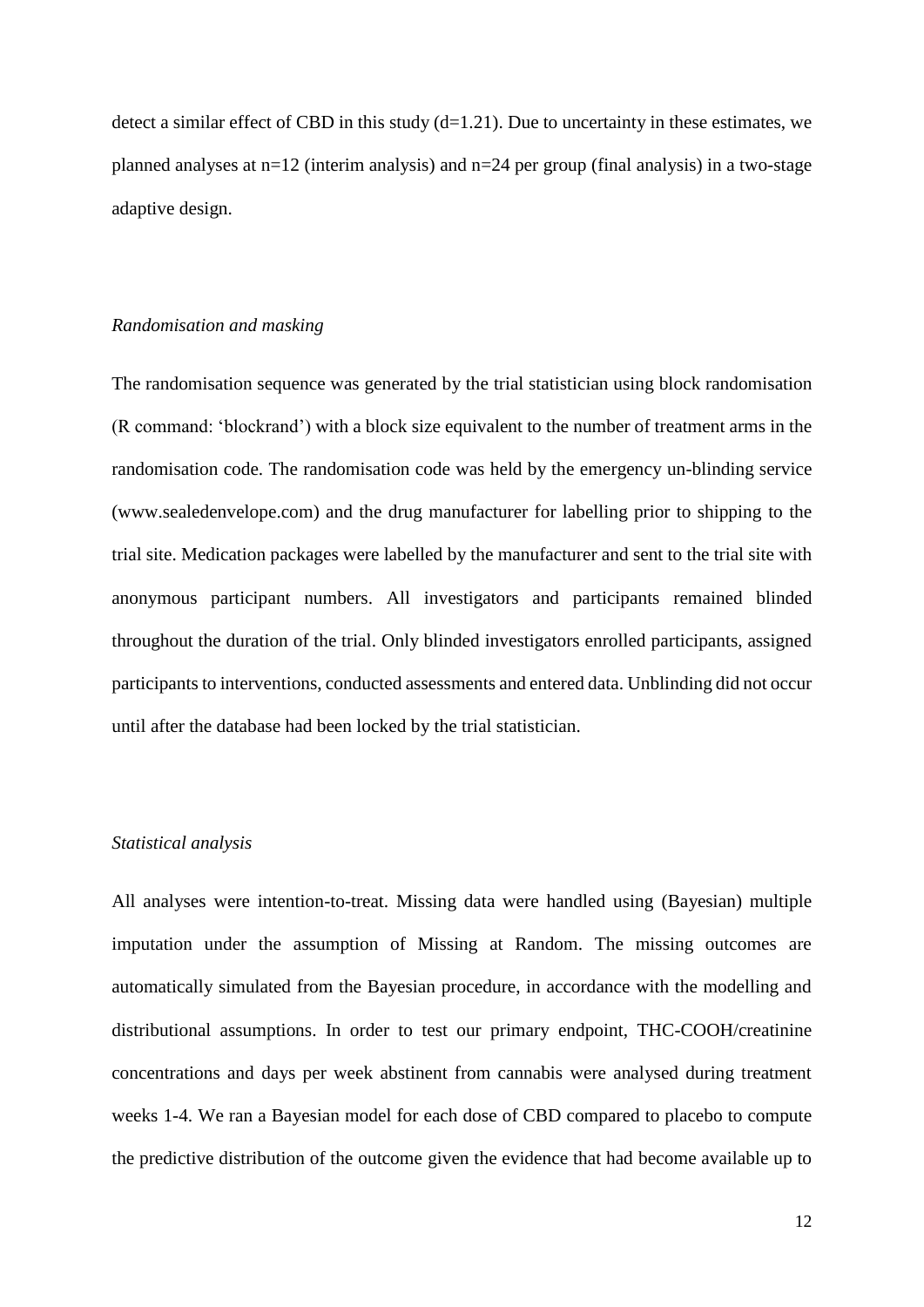that point. Based on these joint posterior distributions (obtained using Markov Chain Monte Carlo algorithms, with model convergence assessed using the Gelman-Rubin Statistic) we computed the probability that each dose of CBD was the Most Effective Dose (MED) compared to placebo. If this probability was below a pre-specified lower threshold of  $Pr = 0.1$ , the dose was dropped. Similarly, if a dose exceeding a pre-specified upper threshold Pr = 0.9*,* then it was considered the MED.<sup>43</sup> All analyses included time as a fixed effect (treatment weeks 1-4) and were adjusted for baseline scores at week 0. Participant was fitted as a random intercept. For continuous, positive and skewed outcomes (e.g. THC-COOH:creatinine concentrations), generalised linear regression models were used assuming a Gamma distribution. Logistic regression models were used for binomial count outcomes (e.g. the number of days abstinent from cannabis in a week). Post hoc sensitivity analyses were conducted adding age and sex to primary endpoint models. Cannabis use (urinary THC-COOH:creatinine, days per week abstinent) were analysed up to the final follow up as a secondary endpoint. Secondary outcomes were analysed separately for treatment week data only (weeks 1-4) and for all data (all treatment week and follow up data combined) as additional secondary endpoints. Models were selected assuming Gamma, Binomial or Poisson distributions as appropriate. Absolute differences between CBD and placebo were used to estimate treatment effects for all primary and secondary endpoints. These were obtained from statistical models including fixed effects of time, adjusted for baseline scores at week 0, and with a random intercept of participant. Summary statistics stratified by treatment group and time point were obtained from raw data.

#### *Role of the funding source*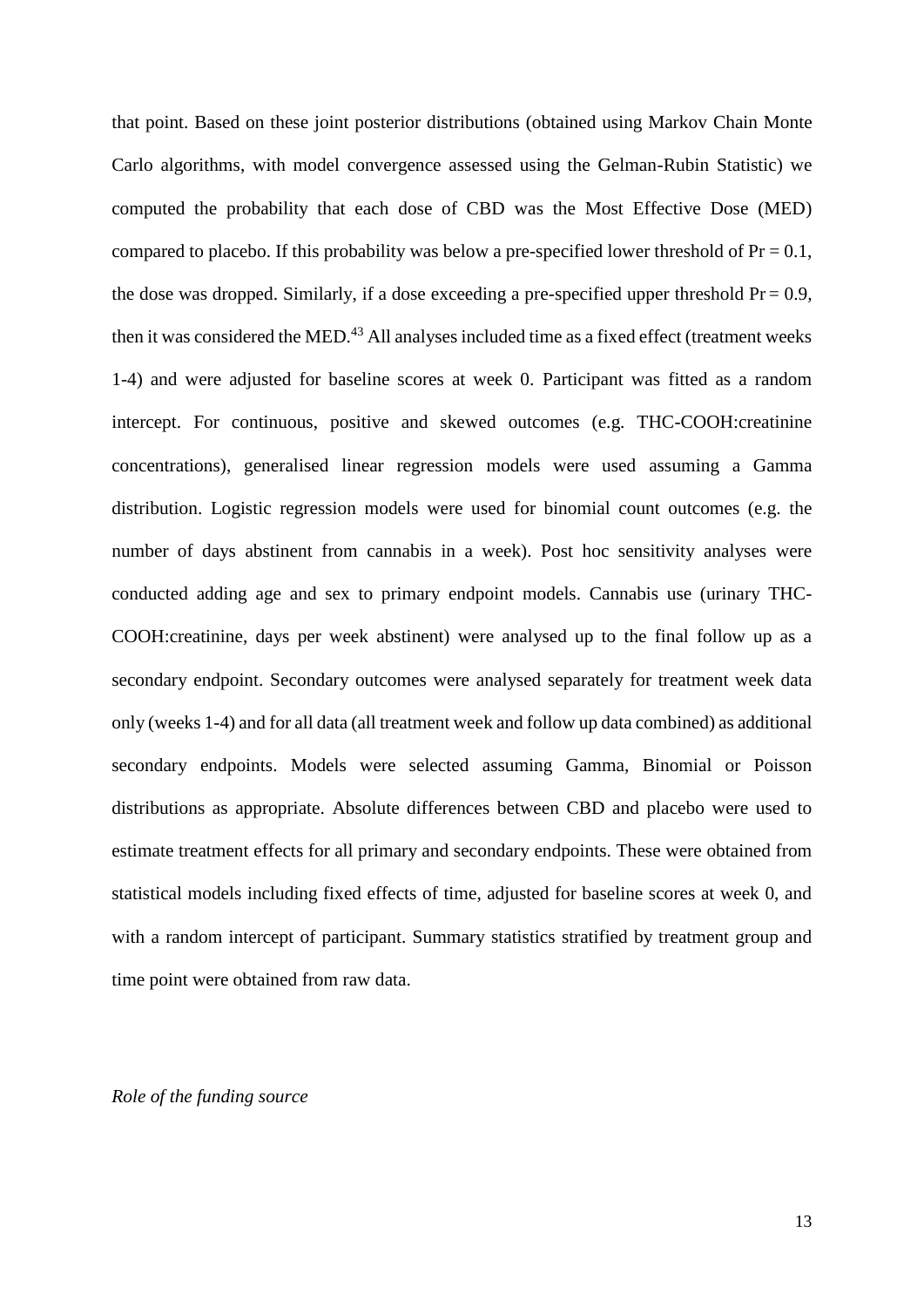The UK Medical Research Council is a public-funded research council. As part of their Developmental Pathway Funding Scheme, the Medical Research Council panel provide expert guidance on clinical trial design. The funder played no role in the collection, analysis or interpretation of data, the writing of the report, or the decision to submit for publication.

#### **Results**

A total of 82 participants were randomised across both stages of the trial (**Figure 1**, **Table 1**). Across the trial, 94% of participants completed treatment as evidenced by medication compliance of at least 70% at each treatment week (for both self-report and returned medication) and attending all treatment week visits within two days of the scheduled appointment. Comparisons at both the interim analysis (appendix p4) and the final analysis (appendix p5) stages of the adaptive trial showed that CBD and placebo groups were similar for demographics and drug use at baseline.

Between  $28<sup>th</sup>$  May 2014 and  $12<sup>th</sup>$  August 2015, 48 participants were randomised to placebo, 200mg CBD, 400mg CBD and 800mg CBD (1:1:1:1). At interim analysis, CBD was more effective than placebo at reducing cannabis use at doses of 400mg and 800mg but not at 200mg. For urinary THC-COOH/creatinine, both 400mg and 800mg CBD exceeded the primary endpoint criteria of Pr=0.9 (Pr<sub>(200mg=MED</sub> | Data)=0.4191; Pr<sub>(400mg=MED</sub> | Data)=0.9827; Pr<sub>(800mg=MED</sub> | <sub>Data)</sub>=0.9488). For days per week abstinent from cannabis, the 400mg CBD arm exceeded primary endpoint criteria of Pr=0.9, while the 200mg CBD group exceeded the lower threshold criteria (Pr=0.1) indicating that it should be dropped ( $Pr_{(200mg=MED)}$  $|_{\text{Data}}=0.0082; \text{Pr}_{(400mg=MED} |_{\text{Data}}=0.9354; \text{Pr}_{(800mg=MED} |_{\text{Data}}=0.8660)$ , appendix p6. Therefore,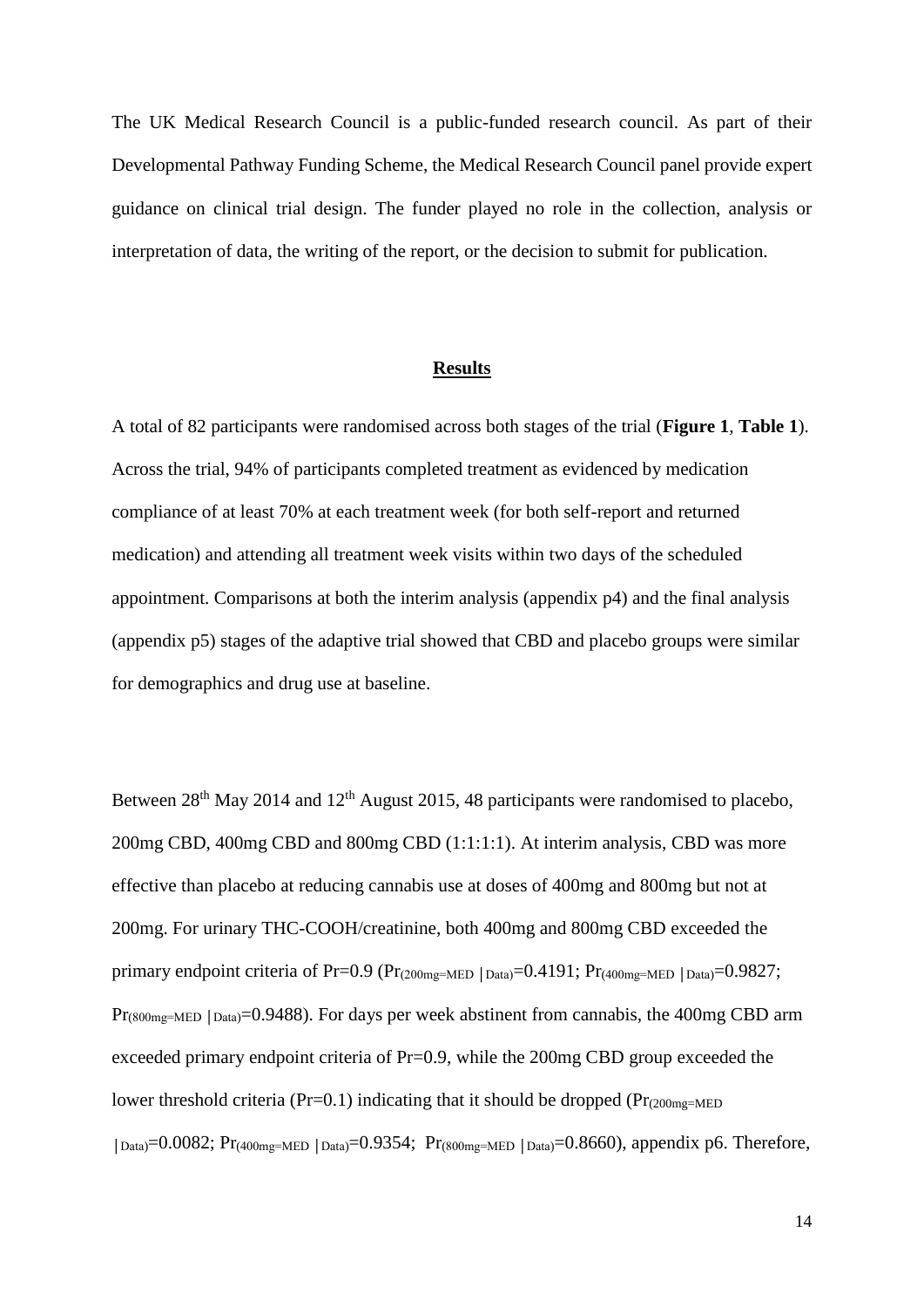the 200mg CBD arm was eliminated from the trial and no further participants were randomised to this arm. Post hoc sensitivity analyses including age and sex did not change the pattern of results.

Between  $24<sup>th</sup>$  May 2016 and  $12<sup>th</sup>$  January 2017 an additional 34 participants were randomised to the remaining arms of placebo, 400mg CBD and 800mg CBD (1:1:1). At final analysis, both 400mg CBD and 800mg CBD exceeded the primary endpoint criteria of Pr=0.9 for both primary outcomes: urinary THC-COOH:creatinine (Pr<sub>(400mg=MED</sub> | Data=0.9995; Pr<sub>(800mg=MED</sub>) │Data=0.9965), days per week abstinent from cannabis (Pr(400mg=MED │Data=0.9966; Pr(800mg=MED │Data=0.9247), **Figure 2, Table 2**. Compared to placebo, 400mg CBD decreased THC-COOH:creatinine concentrations by -94.21 ng/ml (95% Interval Estimate= -161.83, -35.56) and increased abstinence from cannabis by 0.48 days per week (95% Interval Estimate=0.15, 0.82). Compared to placebo, 800mg CBD decreased THC-COOH:creatinine concentrations by -72.02 ng/ml (95% Interval Estimate= -135.47, -19.52) and increased abstinence from cannabis by 0.27 days per week (95% Interval Estimate= -0.09, 0.64). Post hoc sensitivity analyses including age and sex did not change the pattern of results.

At final analysis, secondary endpoints were analysed for 400mg CBD versus placebo and 800mg CBD versus placebo (**Table 3,** appendix pp 7-15). Analysis of cannabis use up to the final follow up showed that 400g CBD reduced urinary THC-COOH:creatinine by -29.18 ng/ml (95% Interval Estimate= -52.08, -7.25) and increased abstinence from cannabis by 0.03 (95% Interval Estimate= 0.00, 0.07) days per week compared to placebo. However, the 800mg CBD group was similar to placebo up to the final follow up, with an estimate of - 13.20 ng/ml (95% Interval Estimate= -37.58, 12.10) for urinary THC-COOH:creatinine and -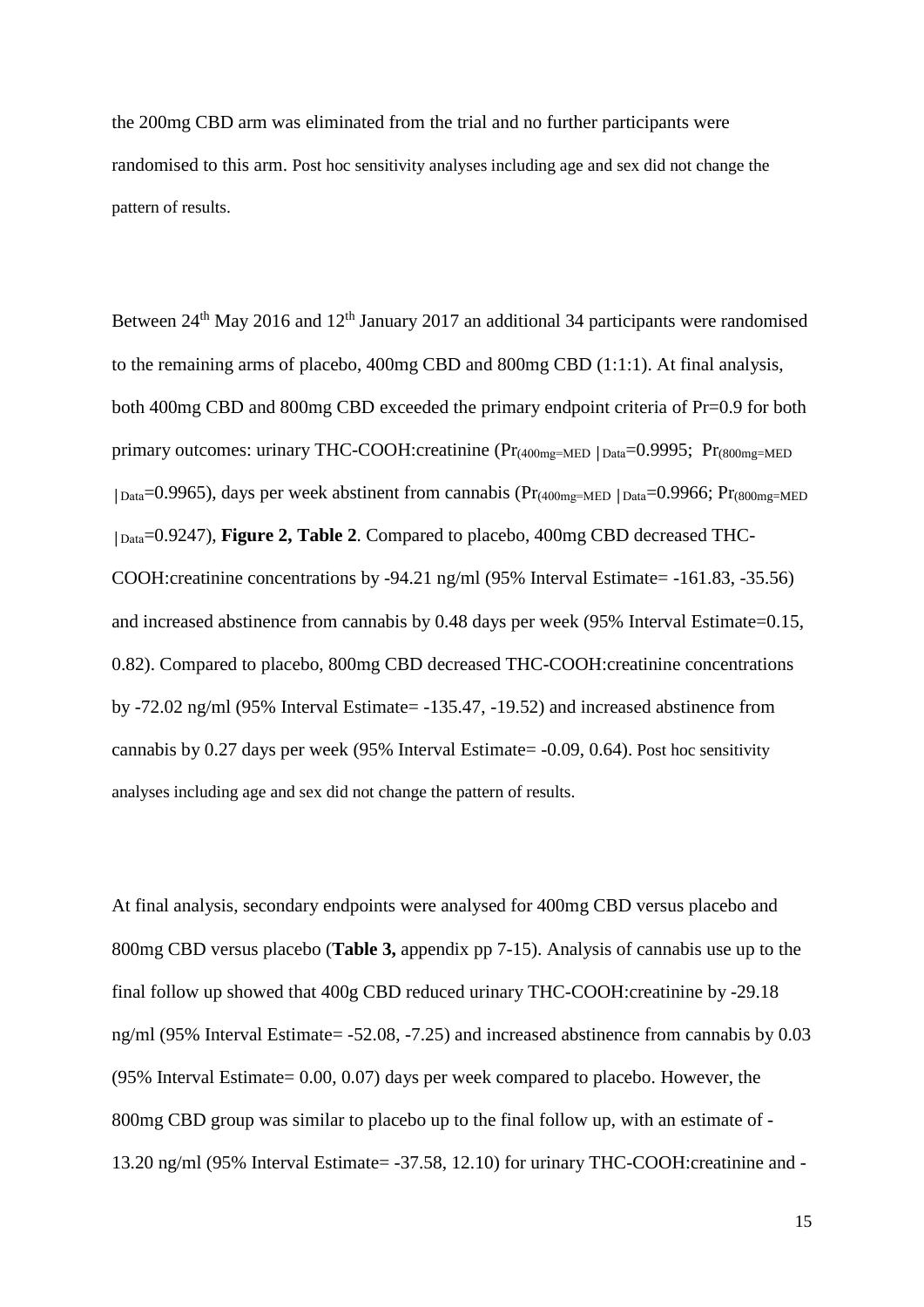0.02 (95% Interval Estimate= -0.06, 0.03) days per week abstinent from cannabis. Secondary outcomes were mixed, but some findings were consistent across analyses of treatment and follow up. Compared to placebo, 400mg CBD decreased the number of cigarettes smoked per week by -5.04 (95% Interval Estimate= -6.57, -3.47) during treatment and by -1.32 (95% Interval Estimate= -1.89, -0.60) up to the final follow up. However, compared to placebo, 400mg CBD increased Pittsburgh Sleep Quality Index scores by 0.84 (95% Interval Estimate= 0.15, 1.57) during treatment and by 0.55 (95% Interval Estimate= 0.21, 0.92) up to the final follow up, indicating poorer sleep quality following CBD. Compared to placebo, 800mg CBD reduced Cannabis Withdrawal Scale scores by -1.26 (95% Interval Estimate= - 2.13, -0.39) during treatment and by -2.50 (95% Interval Estimate= -3.08, -1.93) up to the final follow up, indicating a reduction in cannabis withdrawal symptoms following CBD. Compared to placebo, 800mg CBD reduced Beck Anxiety Inventory scores by -1.29 (95% Interval Estimate= -1.97, -0.62) during treatment and by -0.52 (95% Interval Estimate= -0.82, -0.27) up to the final follow up, indicating a reduction in anxiety symptoms following CBD.

There were dose-response increases in plasma CBD concentrations during treatment (**Table 4**). Compared to placebo, 200mg CBD increased plasma CBD concentrations by 9.37 ng/ml (95% Interval Estimate=5.80, 14.66), 400mg CBD increased plasma CBD concentrations by 29.90 ng/ml (95% Interval Estimate=19.62, 49.44) and 800mg CBD increased plasma CBD concentrations by 46.30 ng/ml (95% Interval Estimate=33.90, 63.13).

In the placebo arm (n=23) there were 65 mild adverse events and 9 moderate adverse events. In the 200mg CBD arm (n=12) there were 42 mild adverse events and 4 moderate adverse events. In the 400mg CBD arm (n=24) there were 96 mild adverse events and 8 moderate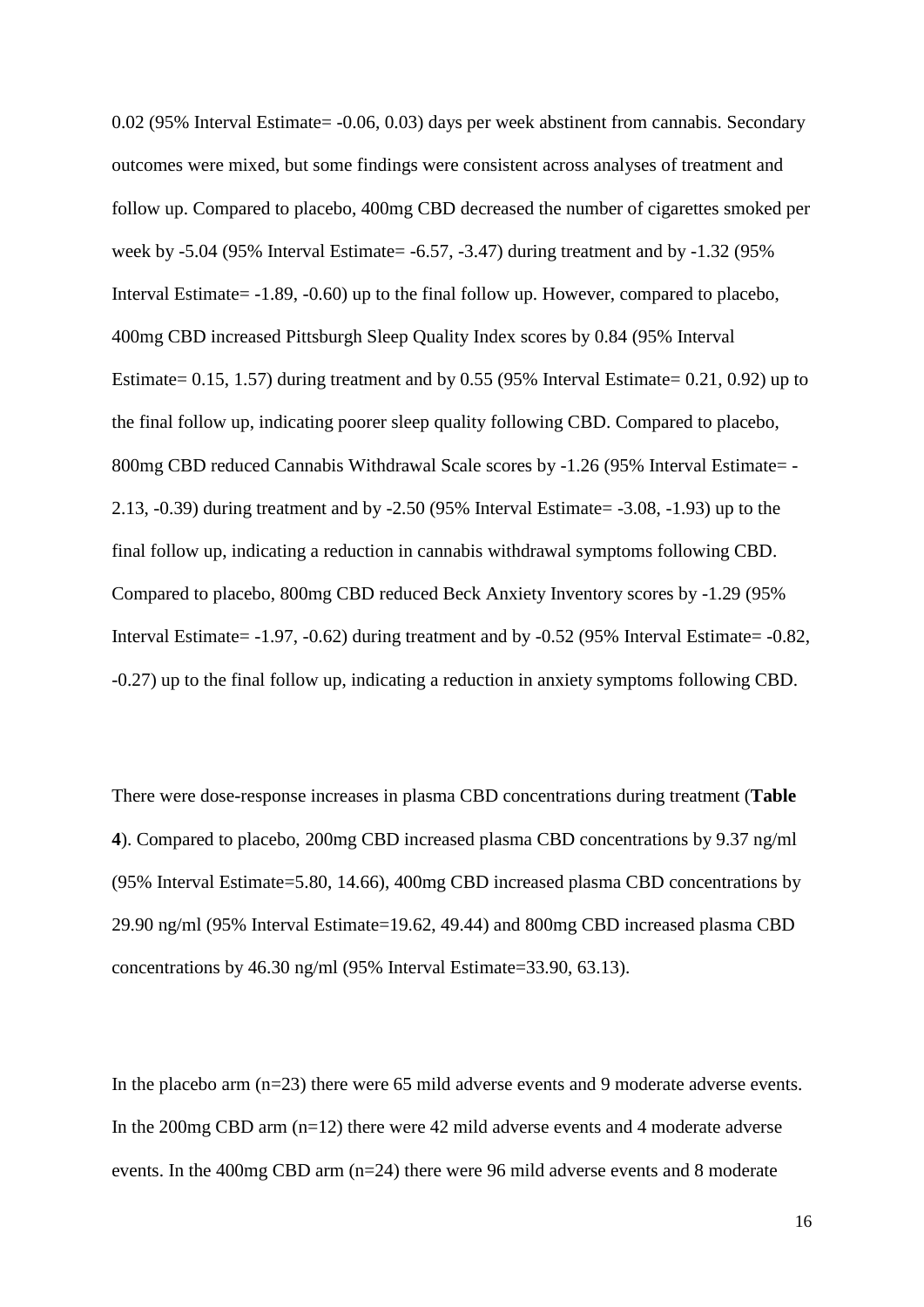adverse events. In the 800mg CBD arm (n=23) there were 78 mild adverse events and 8 moderate adverse events. The number of mild adverse events did differ between placebo and 200mg CBD (Relative Risk=1.24, 95% Interval Estimate=0.73, 2.09), 400mg CBD (Relative Risk=1.39, 95% Interval Estimate=0.91, 2.14), or 800mg CBD (Relative Risk=1.19, 95% Interval Estimate=0.77, 1.86), Supplementary Table S12. The number of moderate adverse events did not differ between placebo and 200mg CBD (Relative Risk=0.85, 95% Interval Estimate=0.26, 2.58), 400mg CBD (Relative Risk=0.84, 95% Interval Estimate=0.35, 2.24), or 800mg CBD (Relative Risk=0.89, 95% Interval Estimate=0.40, 2.45), Supplementary Table S13. There were no severe adverse events.

The final follow-up assessment was conducted on  $5<sup>th</sup>$  June 2017. After successfully achieving primary endpoint criteria, the phase IIa dose finding trial was stopped. Due to lack of funding a subsequent phase IIb stage (efficacy of most effective dose) was not initiated and the trial ended on 30<sup>th</sup> May 2018.

#### **Discussion**

In the first randomised clinical trial of CBD for the treatment of cannabis use disorder, we used an adaptive Bayesian design to establish which (if any) dose of CBD was more effective than placebo at reducing cannabis use. We eliminated 200mg CBD at an early stage and continued randomising to 400mg CBD, 800mg CBD and placebo treatment arms. At final analysis of the primary endpoint, both 400mg CBD and 800mg CBD were more effective than placebo at reducing cannabis use. These treatment effects were found over and above a brief psychological intervention typically delivered in drug treatment settings.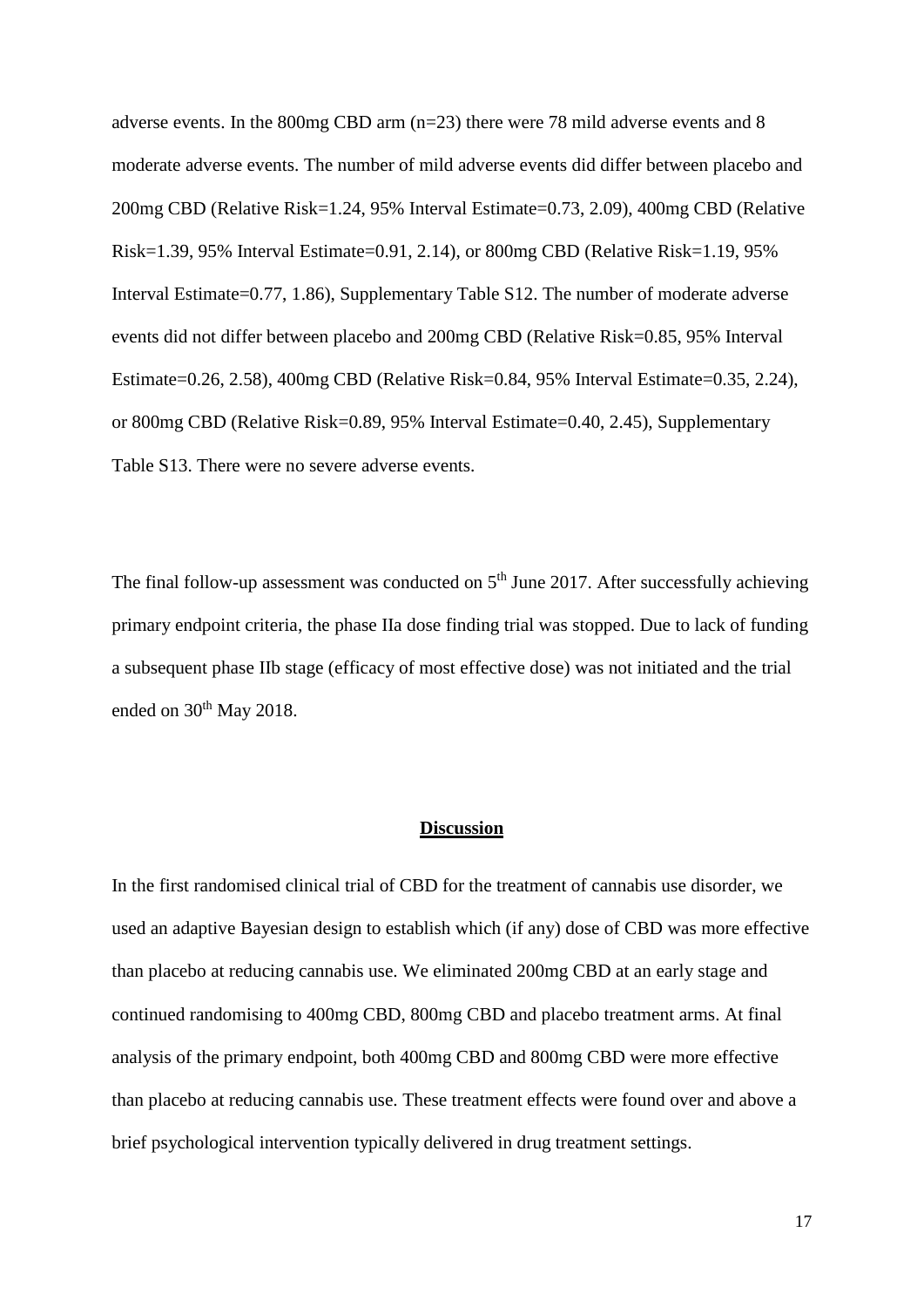All participants in this trial met a DSM-5 diagnosis of cannabis use disorder, with 96% in the severe range. They expressed a desire to quit using cannabis in the next month, smoked tobacco with their cannabis, and had failed to quit cannabis use on at least one previous cessation attempt. This is an important population for which there is substantial and rising need for treatment and for whom no pharmacotherapies are recommended at present.<sup>11</sup> The four-week treatment was completed by 94% of participants, as evidenced by self-report and behavioural compliance data of at least 70%, and attending all weekly treatment visits within 2 days of scheduled appointments. CBD did not differ from placebo in the number of mild or moderate adverse events at 200mg, 400mg or 800mg. There were no severe adverse events, and no participants dropped out due to treatment. The excellent safety and tolerability data and exceptionally high retention rates in our trial suggest that these doses of CBD offer a safe and acceptable treatment for this population.

To our knowledge, this is the first adaptive Bayesian dose-finding trial of CBD for a new medical indication. The primary objective of this Phase IIa trial was to establish which (if any) dose of CBD was more effective than placebo at reducing cannabis use. Both 400mg CBD and 800mg CBD exceeded primary endpoint criteria ( $Pr = 0.9$ ) for reducing cannabis use during treatment, with converging evidence from biological and self-report primary outcomes. Our estimates showed that 400mg CBD decreased THC-COOH:creatinine concentrations by -94.21 ng/ml (95% Interval Estimate= -161.83, -35.56) and increased abstinence from cannabis by 0.48 days per week (95% Interval Estimate=0.15, 0.82), while 800mg CBD decreased THC-COOH:creatinine concentrations by -72.02 ng/ml (95% Interval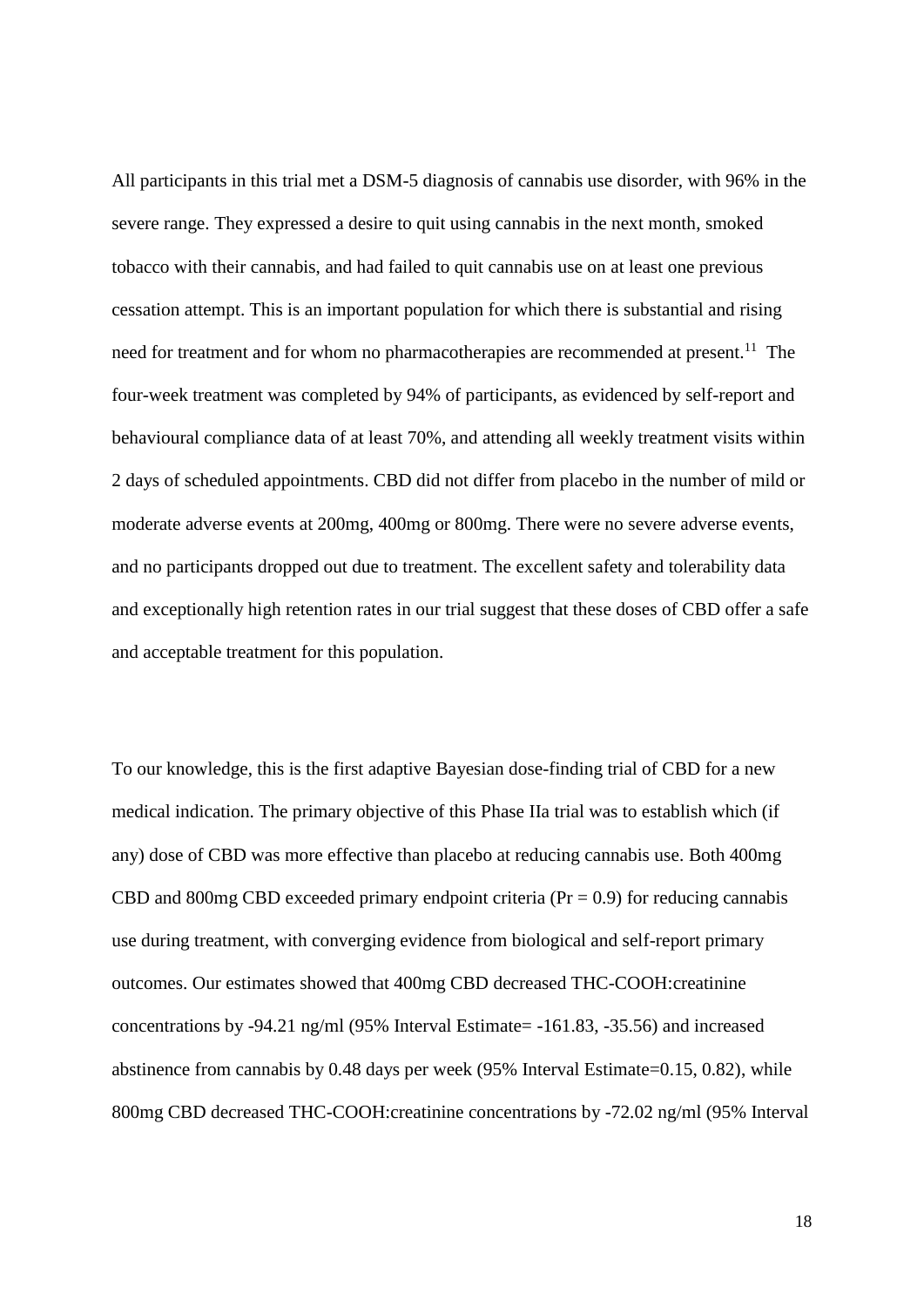Estimate= -135.47, -19.52) and increased abstinence from cannabis by 0.27 days per week (95% Interval Estimate= -0.09, 0.64).

The effects of the doses tested are suggestive of an inverted-U dose response curve. The 200mg arm was eliminated as an ineffective dose, and there was some indication that 400mg CBD was marginally more effective than 800mg CBD. Secondary endpoints showed that the reductions in cannabis were maintained up to the final follow up in the 400mg CBD arm but not the 800mg CBD arm. From a treatment perspective, our findings indicate that doses ranging from 400mg to 800mg CBD have the potential to reduce cannabis use in clinical settings, and it is unlikely that additional benefit would be gained from doses exceeding 800mg CBD. It is important to be aware that this dose range (400mg to 800mg CBD) is considerably higher than those in CBD products widely available without a prescription (e.g.  $25mg$  per day).<sup>14</sup> These products lack quality assurance and should not be used for medicinal purposes.

There were mixed results for other secondary endpoints, but some findings were consistent across treatment weeks and follow up. Compared to placebo, 400mg CBD decreased the number of cigarettes smoked in line with previous studies of CBD in tobacco smokers.<sup>17,20</sup> However, sleep quality was lower in the 400mg CBD group compared to placebo, which may be interpreted in the context of greater reductions in cannabis use in this group. Compared to placebo, 800mg CBD reduced cannabis withdrawal symptoms, consistent with previous case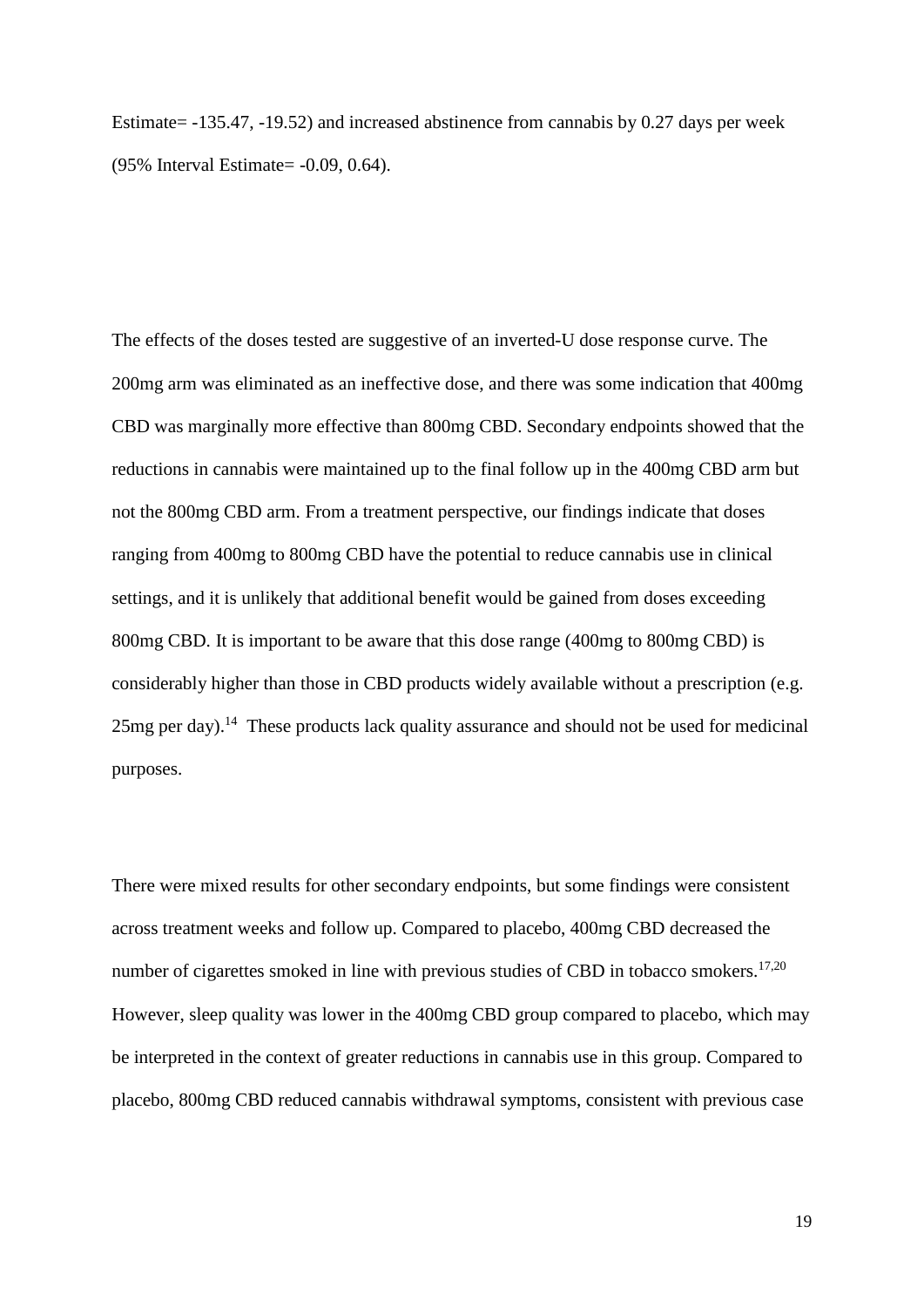reports<sup>22,23</sup> and reduced anxiety symptoms in line with experimental studies in humans<sup>28</sup> and rats<sup>29</sup>

Key strengths of this study include its novel indication for which there is substantial clinical need, and its adaptive Bayesian dose-finding design. This design enabled us to test a range of doses in an efficient manner, which would have required considerably greater resources and participant burden when using a typical trial design. In terms of limitations, this Phase IIa dose-finding trial was not designed to estimate efficacy. Further evidence is needed to improve the precision of the estimates obtained in this study. Although there was strong evidence for dose-response effects of CBD on plasma CBD concentrations, factors such as food consumption could have contributed to variation in the bioavailability of CBD. This trial used a four-week treatment period, consistent with a previous clinical trial for psychosis.<sup>30</sup> Further studies are needed to investigate the extent to which these findings translate to different durations of treatment. Additional research is needed to investigate if CBD reduces cannabis use independently, or through mechanisms shared with other mental health symptoms such as anxiety.

In conclusion, our trial provides the first causal evidence supporting CBD as a treatment for cannabis use disorders. These findings are important in light of major policy changes surrounding the production and sale of cannabis products, increases in the number of people entering treatment for cannabis use disorders worldwide<sup>8,9</sup> and the absence of recommended pharmacotherapies at present.<sup>11</sup>

## **Acknowledgements**

20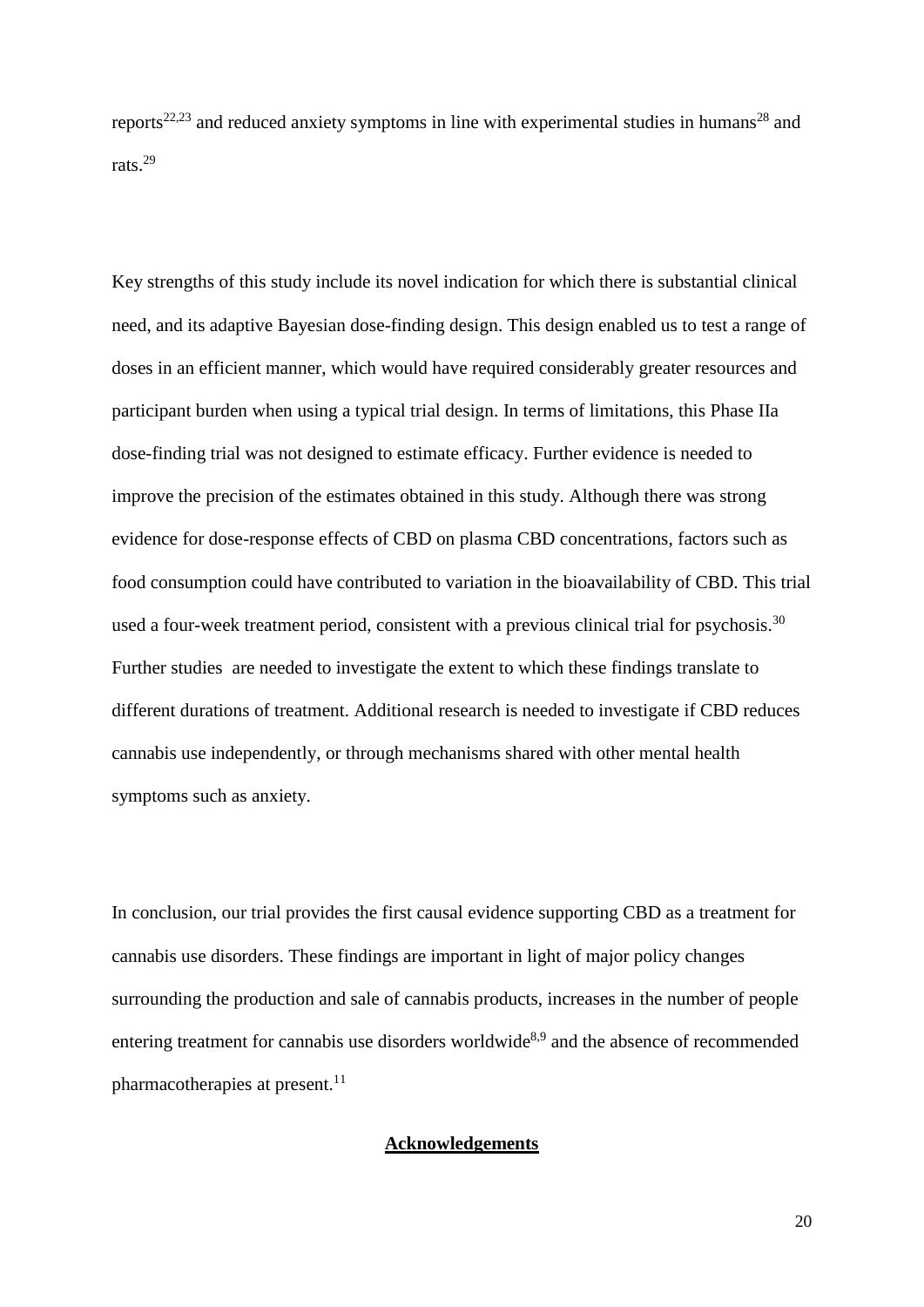This trial was supported by a UK Medical Research Council Developmental Pathway Funding Scheme award (MR/K015524/1) to VC, CM, GB, TF and JK. TF was supported by a Senior Academic Fellowship from the Society for the Study of Addiction.

# **Competing interests**

Dr. Bloomfield reports personal fees from Spectrum Therapeutics, outside the submitted work. No other authors report any competing interests.

## **Data sharing**

Participants did not provide consent for data sharing.

#### **Author contributions**

Study design: TF, CH, GB, JK, CM, VC; Trial coordination: TF, CH; Trial supervision: VC; Medical trial supervision: MB, AM; Project Management: JK; Training and supervision of motivational interviewing: DO; Conducting assessments and delivering motivational interviewing: TF, CH, NS, ET, DA, AF; Database management: NS, ET, DA, RL, SC; Statistical analysis: GB; Writing first draft of the manuscript: TF; critically revising the manuscript: all authors.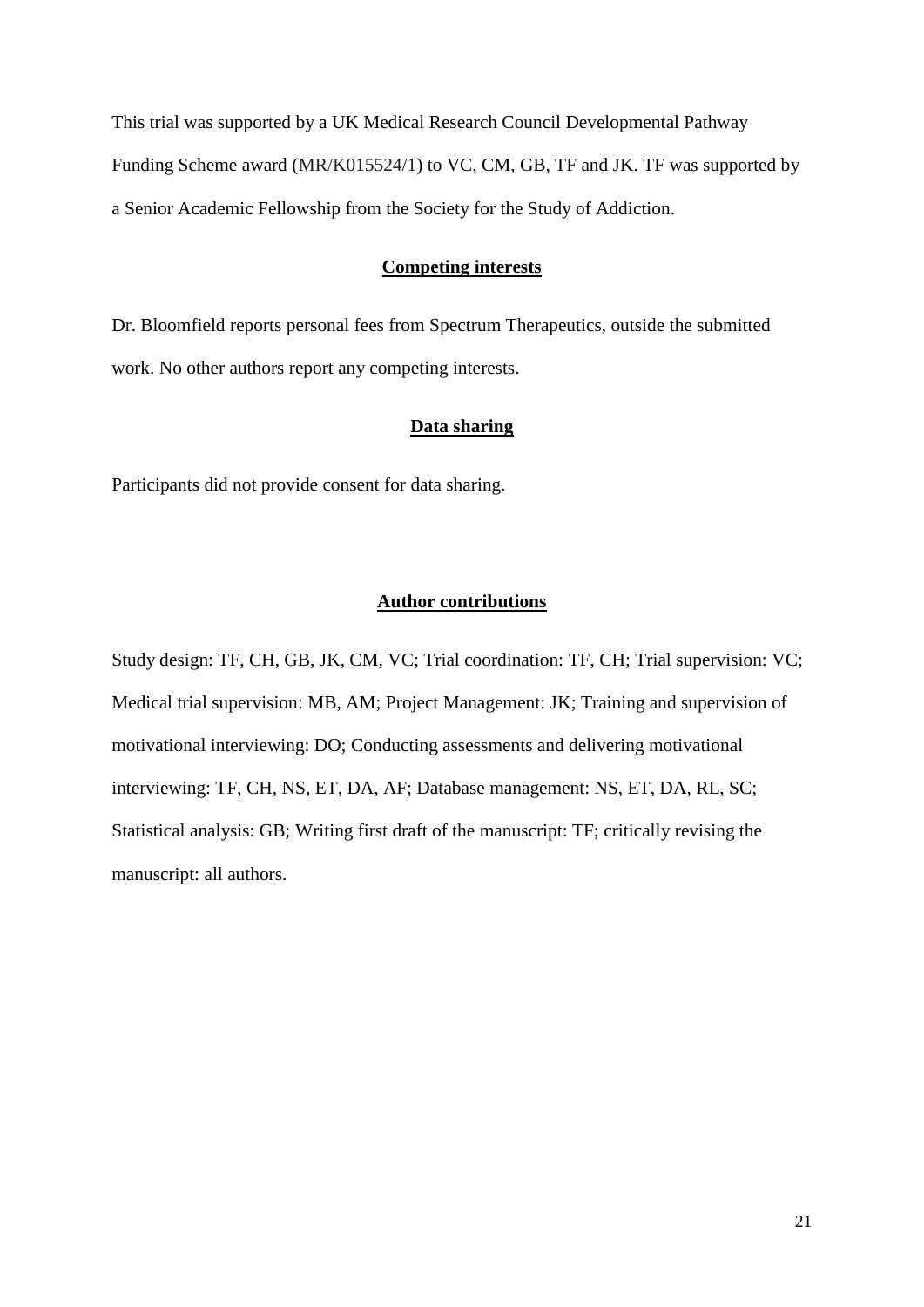# **References**

1. Curran HV, Freeman TP, Mokrysz C, Lewis DA, Morgan CJ, Parsons LH. Keep off the grass? Cannabis, cognition and addiction. *Nature Reviews Neuroscience* 2016; **17**(5): 293-306.

2. Degenhardt L, Charlson F, Ferrari A, et al. The global burden of disease attributable to alcohol and drug use in 195 countries and territories, 1990–2016: a systematic analysis for the Global Burden of Disease Study 2016. *The Lancet Psychiatry* 2018.

3. Freeman TP, Groshkova T, Cunningham A, Sedefov R, Griffiths P, Lynskey MT. Increasing potency and price of cannabis in Europe, 2006–16. *Addiction* 2019; **114**(6): 1015-23.

4. Chandra S, Radwan MM, Majumdar CG, Church JC, Freeman TP, ElSohly MA. New trends in cannabis potency in USA and Europe during the last decade (2008–2017). *European archives of psychiatry and clinical neuroscience* 2019: 1-11.

5. Freeman TP, Winstock AR. Examining the profile of high-potency cannabis and its association with severity of cannabis dependence. *Psychological medicine* 2015; **45**(15): 3181-9.

6. Meier MH. Associations between butane hash oil use and cannabis-related problems. *Drug and alcohol dependence* 2017; **179**: 25-31.

7. Freeman TP, van der Pol P, Kuijpers W, et al. Changes in cannabis potency and first-time admissions to drug treatment: a 16-year study in the Netherlands. *Psychological medicine* 2018: 1-7. 8. World Drug Report 2019 (United Nations publication, Sales No. E.19.XI.8).

9. EMCDDA. European Drug Report 2018: Trends and Developments. Publications Office of the European Union, Luxembourg, 2018.

10. Di Forti M, Quattrone D, Freeman TP, et al. The contribution of cannabis use to variation in the incidence of psychotic disorder across Europe (EU-GEI): a multicentre case-control study. *The Lancet Psychiatry* 2019.

11. Nielsen S, Gowing L, Sabioni P, Le Foll B. Pharmacotherapies for cannabis dependence. *Cochrane Database of Systematic Reviews* 2019; (1).

12. Bisogno T, Hanuš L, De Petrocellis L, et al. Molecular targets for cannabidiol and its synthetic analogues: effect on vanilloid VR1 receptors and on the cellular uptake and enzymatic hydrolysis of anandamide. *British journal of pharmacology* 2001; **134**(4): 845-52.

13. Laprairie R, Bagher A, Kelly M, Denovan‐Wright E. Cannabidiol is a negative allosteric modulator of the cannabinoid CB1 receptor. *British journal of pharmacology* 2015; **172**(20): 4790- 805.

14. Freeman TP, Hindocha C, Green SF, Bloomfield MA. Medicinal use of cannabis based products and cannabinoids. *Bmj* 2019; **365**: l1141.

15. Freeman AM, Petrilli K, Lees R, et al. How does cannabidiol (CBD) influence the acute effects of delta-9-tetrahydrocannabinol (THC) in humans? A systematic review. *Neuroscience & Biobehavioral Reviews* 2019.

16. Morgan CJ, Freeman TP, Schafer GL, Curran HV. Cannabidiol attenuates the appetitive effects of Δ 9-tetrahydrocannabinol in humans smoking their chosen cannabis. *Neuropsychopharmacology* 2010; **35**(9): 1879.

17. Hindocha C, Freeman TP, Grabski M, et al. Cannabidiol reverses attentional bias to cigarette cues in a human experimental model of tobacco withdrawal. *Addiction* 2018.

18. Hurd YL, Spriggs S, Alishayev J, et al. Cannabidiol for the Reduction of Cue-Induced Craving and Anxiety in Drug-Abstinent Individuals With Heroin Use Disorder: A Double-Blind Randomized Placebo-Controlled Trial. *American Journal of Psychiatry* 2019: appi. ajp. 2019.18101191.

19. Ren Y, Whittard J, Higuera-Matas A, Morris CV, Hurd YL. Cannabidiol, a nonpsychotropic component of cannabis, inhibits cue-induced heroin seeking and normalizes discrete mesolimbic neuronal disturbances. *Journal of Neuroscience* 2009; **29**(47): 14764-9.

20. Morgan CJ, Das RK, Joye A, Curran HV, Kamboj SK. Cannabidiol reduces cigarette consumption in tobacco smokers: preliminary findings. *Addictive behaviors* 2013; **38**(9): 2433-6.

21. Chesney E, Oliver D, Green A, et al. Adverse effects of cannabidiol: a systematic review and meta-analysis of randomized clinical trials. *Neuropsychopharmacology* 2020: 1-10.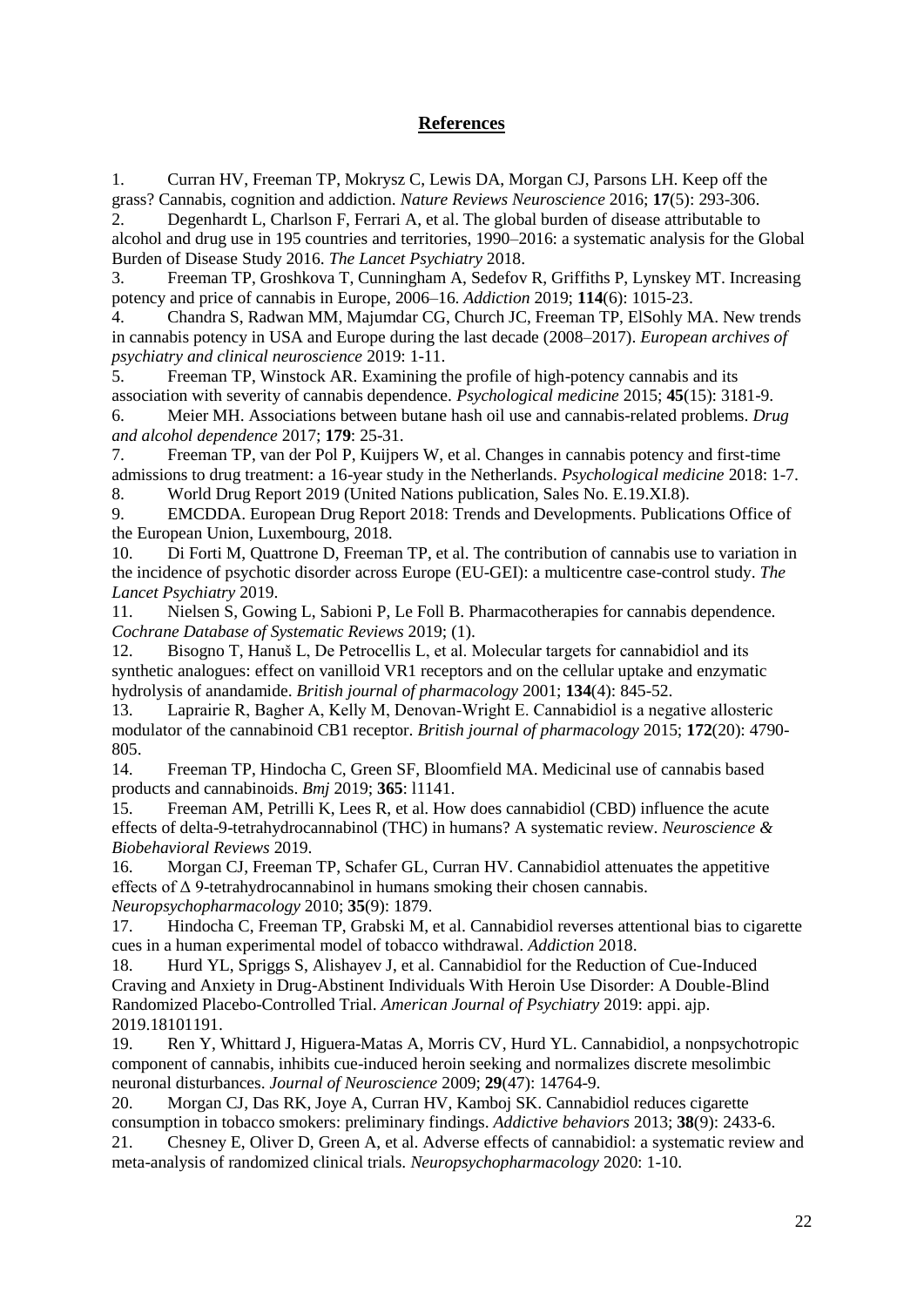22. Crippa JAdS, Hallak JEC, Machado-de-Sousa J, et al. Cannabidiol for the treatment of cannabis withdrawal syndrome: a case report. *Journal of clinical pharmacy and therapeutics* 2013; **38**(2): 162-4.

23. Shannon S, Opila-Lehman J. Cannabidiol oil for decreasing addictive use of marijuana: a case report. *Integrative Medicine: A Clinician's Journal* 2015; **14**(6): 31.

24. Solowij N, Broyd SJ, Beale C, et al. Therapeutic Effects of Prolonged Cannabidiol Treatment on Psychological Symptoms and Cognitive Function in Regular Cannabis Users: A Pragmatic Open-Label Clinical Trial. *Cannabis and Cannabinoid Research* 2018; **3**(1): 21-34.

25. Allsop D, Lintzeris N, Copeland J, Dunlop A, McGregor I. Cannabinoid replacement therapy (CRT): Nabiximols (Sativex) as a novel treatment for cannabis withdrawal. *Clinical Pharmacology & Therapeutics* 2015; **97**(6): 571-4.

26. Lintzeris N, Bhardwaj A, Mills L, et al. Nabiximols for the Treatment of Cannabis Dependence: A Randomized Clinical Trial. *JAMA internal medicine* 2019; **179**(9): 1242-53.

27. Trigo JM, Soliman A, Quilty LC, et al. Nabiximols combined with motivational enhancement/cognitive behavioral therapy for the treatment of cannabis dependence: A pilot randomized clinical trial. *PloS one* 2018; **13**(1): e0190768.

28. Zuardi AW, Rodrigues NP, Silva AL, et al. Inverted U-shaped dose-response curve of the anxiolytic effect of cannabidiol during public speaking in real life. *Frontiers in pharmacology* 2017; **8**: 259.

29. Campos AC, Guimarães FS. Involvement of 5HT1A receptors in the anxiolytic-like effects of cannabidiol injected into the dorsolateral periaqueductal gray of rats. *Psychopharmacology* 2008; **199**(2): 223.

30. Leweke F, Piomelli D, Pahlisch F, et al. Cannabidiol enhances anandamide signaling and alleviates psychotic symptoms of schizophrenia. *Translational psychiatry* 2012; **2**(3): e94.

31. Cunha JM, Carlini E, Pereira AE, et al. Chronic administration of cannabidiol to healthy volunteers and epileptic patients. *Pharmacology* 1980; **21**(3): 175-85.

32. Kotz D, Brown J, West R. Predictive validity of the Motivation To Stop Scale (MTSS): a single-item measure of motivation to stop smoking. *Drug and alcohol dependence* 2013; **128**(1-2): 15-9.

33. Hindocha C, Freeman TP, Ferris JA, Lynskey MT, Winstock AR. No smoke without tobacco: a global overview of cannabis and tobacco routes of administration and their association with intention to quit. *Frontiers in psychiatry* 2016; **7**: 104.

34. Taylor L, Gidal B, Blakey G, Tayo B, Morrison G. A phase I, randomized, double-blind, placebo-controlled, single ascending dose, multiple dose, and food effect trial of the safety, tolerability and pharmacokinetics of highly purified cannabidiol in healthy subjects. *CNS drugs* 2018; **32**(11): 1053-67.

35. Miller WR, Rollnick S. Motivational interviewing: Helping people change: Guilford press; 2012.

36. Gates PJ, Sabioni P, Copeland J, Le Foll B, Gowing L. Psychosocial interventions for cannabis use disorder. *Cochrane Database of Systematic Reviews* 2016; (5).

37. Curran HV, Hindocha C, Morgan CJA, Shaban N, Das RK, Freeman TP. Which biological and self-report measures of cannabis use predict cannabis dependency and acute psychotic-like effects? *Psychological medicine* 2018: [https://doi.org/10.1017/S003329171800226X.](https://doi.org/10.1017/S003329171800226X)

38. Sobell LC, Sobell MB. Timeline follow-back. Measuring alcohol consumption: Springer; 1992: 41-72.

39. Allsop DJ, Norberg MM, Copeland J, Fu S, Budney AJ. The Cannabis Withdrawal Scale development: patterns and predictors of cannabis withdrawal and distress. *Drug and alcohol dependence* 2011; **119**(1-2): 123-9.

40. Buysse DJ, Reynolds III CF, Monk TH, Berman SR, Kupfer DJ. The Pittsburgh Sleep Quality Index: a new instrument for psychiatric practice and research. *Psychiatry research* 1989; **28**(2): 193- 213.

41. Beck AT, Ward CH, Mendelson M, Mock J, Erbaugh J. An inventory for measuring depression. *Archives of general psychiatry* 1961; **4**(6): 561-71.

42. Beck AT, Epstein N, Brown G, Steer RA. An inventory for measuring clinical anxiety: psychometric properties. *Journal of consulting and clinical psychology* 1988; **56**(6): 893.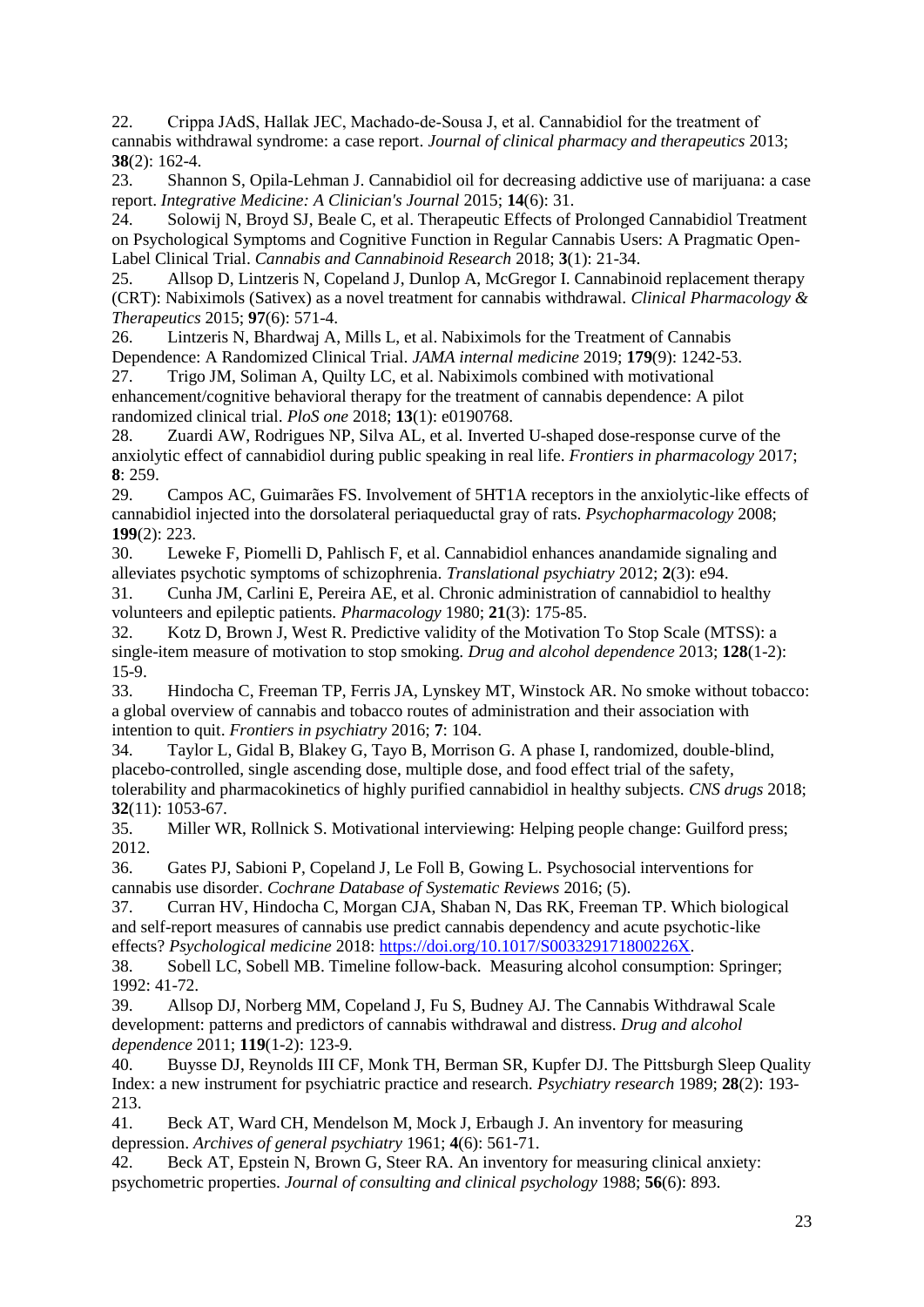43. Berry SM, Carlin BP, Lee JJ, Muller P. Bayesian adaptive methods for clinical trials: CRC press; 2010.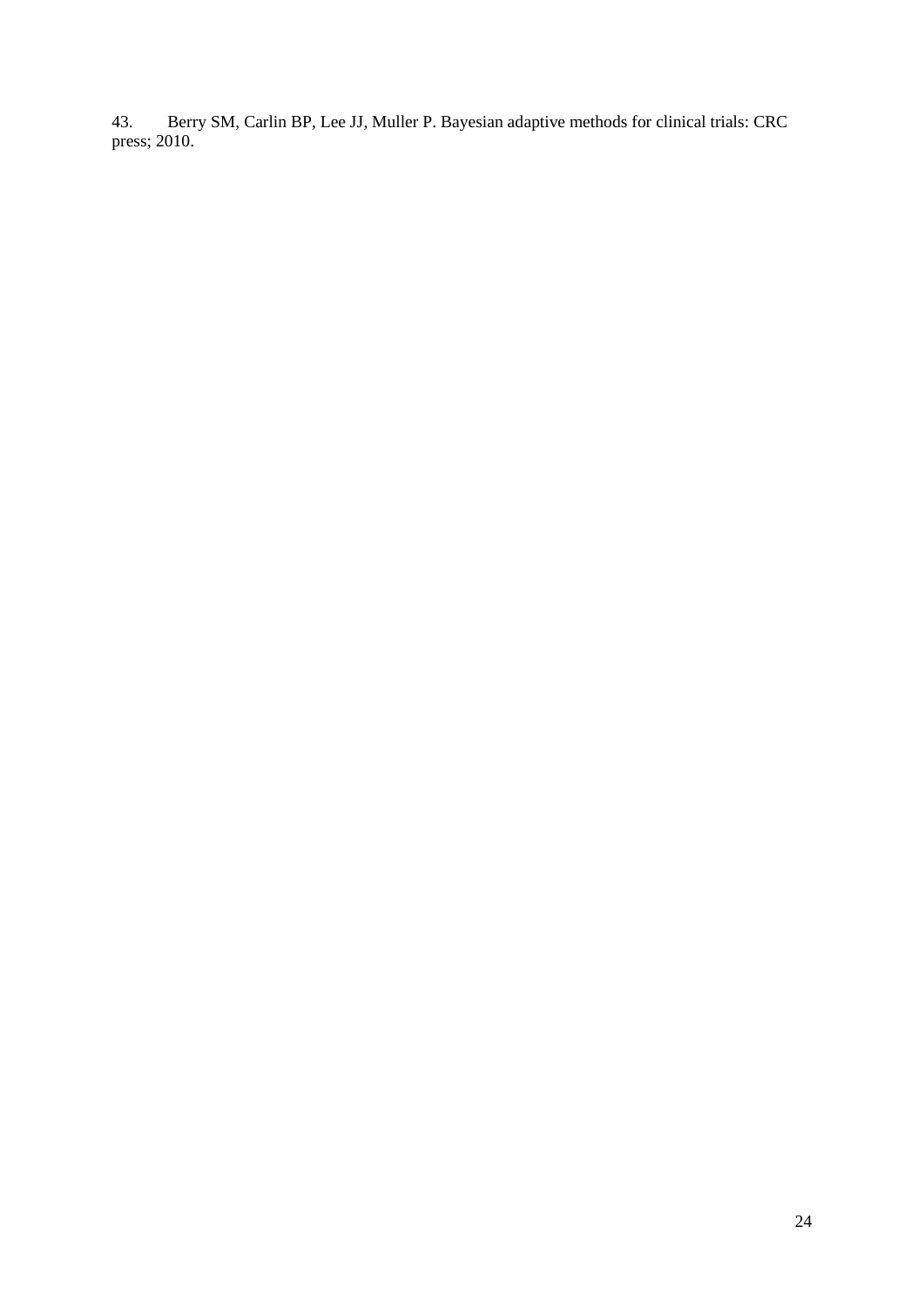

*Figure 1: CONSORT diagram showing enrolment, allocation and analysis at interim and final stages of the adaptive trial*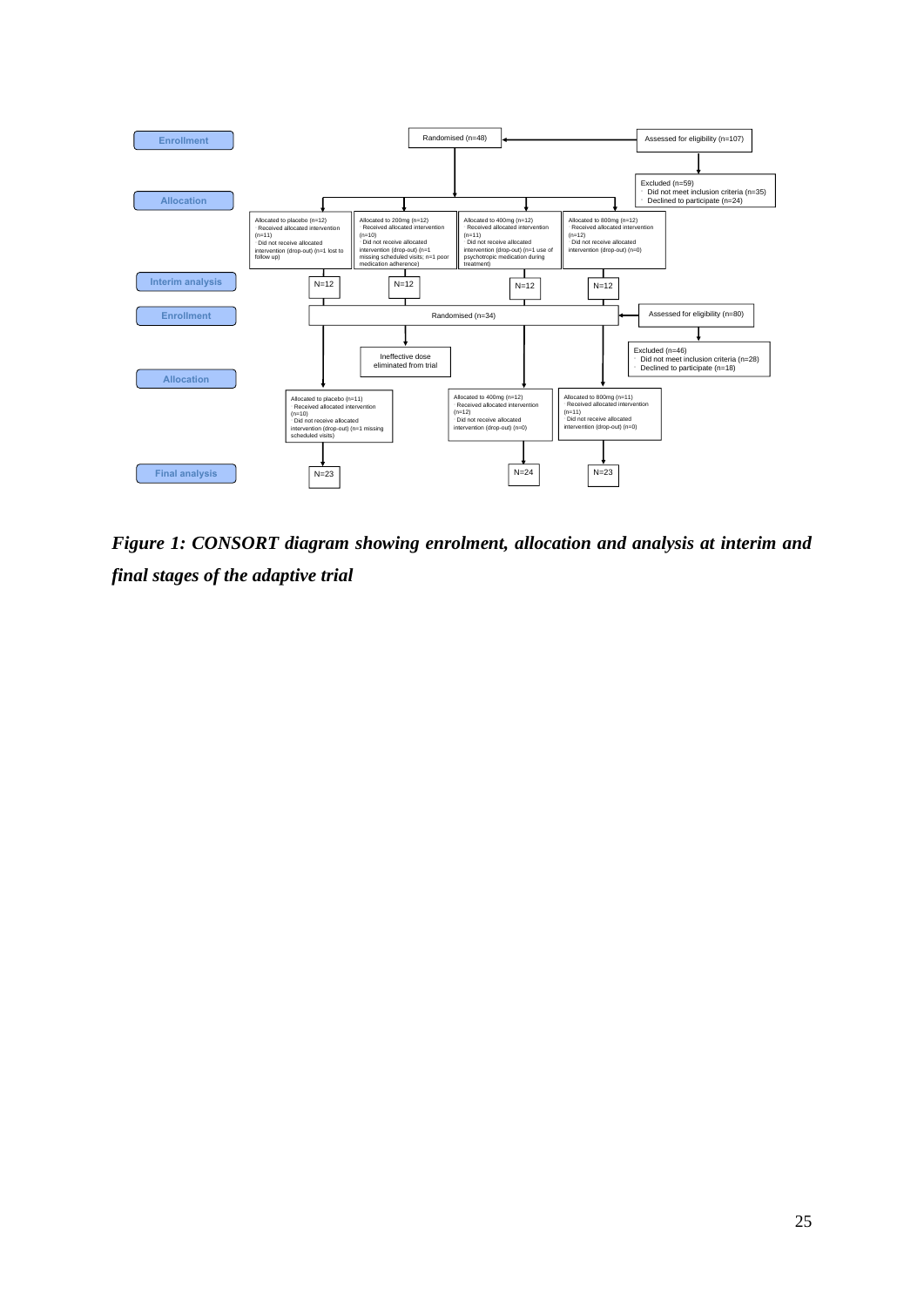

*Figure 2: Primary endpoint: final analysis. Each cloud of points represents the expected value of the primary outcome for participants randomised to CBD or placebo, simulated from the joint posterior distribution of treatment arms. Both 400mg and 800mg CBD exceed the upper threshold (Pr=0.9) for primary endpoint criteria, showing reduced THC-COOH:creatinine concentrations (left panel) and increased days per week abstinent from cannabis (right panel) compared to placebo.*

## 26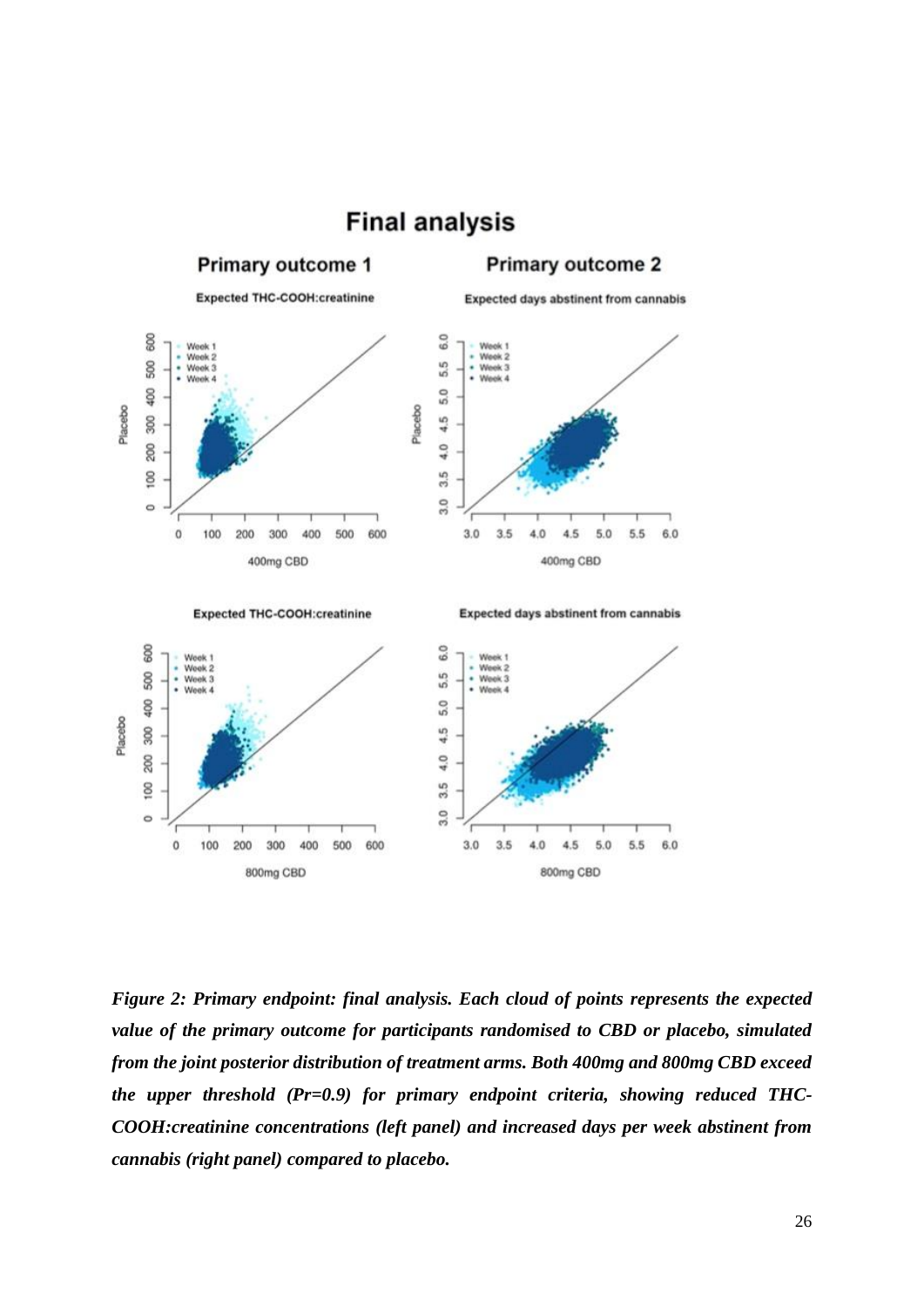*Table 1: Characteristics of all participants included in both interim and final analysis stages of the trial. Data show frequencies, percentages, means and 95% Interval Estimates for the placebo (n=23), 200mg CBD (n=12), 400mg CBD (n=24) and 800mg CBD (n=23) groups*

|                           | <b>Placebo</b> | 200 <sub>mg</sub> CBD | 400 <sub>mg</sub> CBD | 800 <sub>mg</sub> CBD |
|---------------------------|----------------|-----------------------|-----------------------|-----------------------|
| Age                       | 24.87          | 27.33                 | 26.58                 | 27.43                 |
|                           | (18.55, 43.35) | (19.28, 39.08)        | (19.15, 41.25)        | (19.00, 36.90)        |
| Sex (% male, male/female) | 73.91%, 17/6   | 75.00%, 9/3           | 70.83%, 17/7          | 69.57%, 16/7          |
| DSM-5 CUD symptoms at     | 8.61           | 8.67                  | 9.00                  | 8.48                  |
| screening assessment      | (7.63, 9.58)   | (7.63, 9.70)          | (8.29, 9.71)          | (7.39, 9.57)          |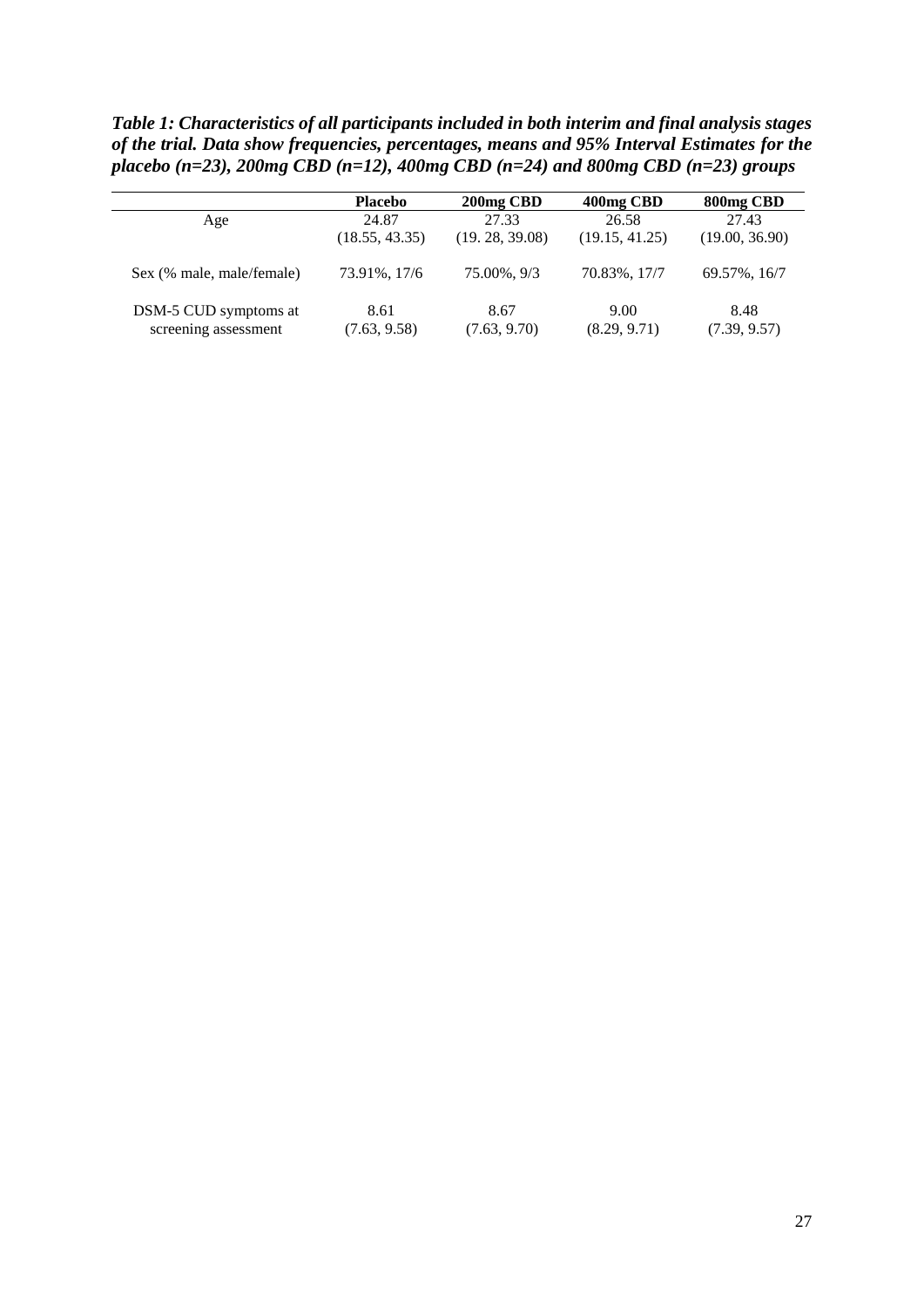|                 | Placebo              |                | 400mg                |                | 800mg                |                |  |
|-----------------|----------------------|----------------|----------------------|----------------|----------------------|----------------|--|
|                 | Urinary THC-COOH:    | Days abstinent | Urinary THC-COOH:    | Days abstinent | Urinary THC-COOH:    | Days abstinent |  |
|                 | creatinine $(ng/ml)$ | from cannabis  | creatinine $(ng/ml)$ | from cannabis  | creatinine $(ng/ml)$ | from cannabis  |  |
| <b>Baseline</b> | 343.09               | 1.17           | 521.00               | 0.79           | 315.31               | 1.65           |  |
|                 | (188.41, 497.78)     | (0.48, 1.87)   | (316.55, 725.44)     | (0.34, 1.24)   | (150.00, 480.61)     | (0.68, 2.62)   |  |
| Week 1          | 202.99               | 4.17           | 267.60               | 4.25           | 142.27               | 4.04           |  |
|                 | (68.59, 337.38)      | (3.29, 5.05)   | (71.61, 463.60)      | (3.40, 5.10)   | (70.65, 213.90)      | (3.07, 5.01)   |  |
| Week 2          | 187.53               | 3.83           | 227.17               | 4.17           | 98.04                | 4.43           |  |
|                 | (89.46, 285.60)      | (2.77, 4.88)   | (77.62, 376.72)      | (3.26, 5.07)   | (53.89, 142.20)      | (3.55, 5.32)   |  |
| Week 3          | 185.53               | 4.36           | 272.31               | 4.67           | 125.73               | 4.52           |  |
|                 | (88.22, 282.84)      | (3.26, 5.46)   | (62.70, 481.92)      | (3.75, 5.58)   | (60.51, 190.94)      | (3.63, 5.41)   |  |
| Week 4          | 195.00               | 4.14           | 251.24               | 4.38           | 144.07               | 4.91           |  |
|                 | (92.08, 297.92)      | (3.20, 5.08)   | (95.38, 407.11)      | (3.39, 5.36)   | (48.53, 239.62)      | (4.05, 5.78)   |  |

*Table 2: Primary endpoint data. Means (95% Interval Estimates) stratified by group and time point at final analysis of placebo (n=23), 400mg CBD (n=24) and 800mg CBD (n=23) treatment arms*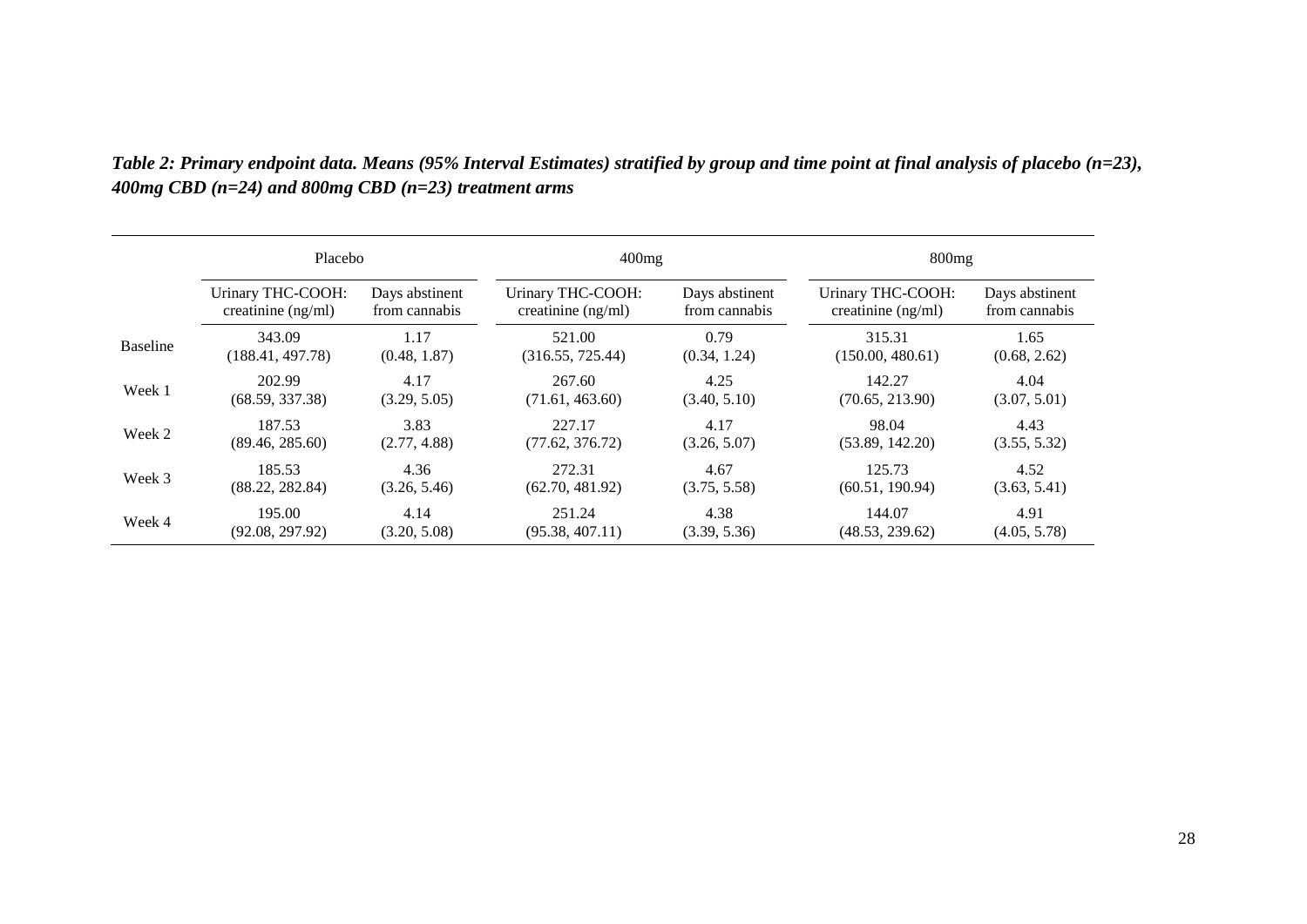*Table 3: Final analysis of primary and secondary endpoints. Data show the absolute difference (95% Interval Estimate) between 400mg CBD (n=24) and placebo (n=23) and between 800mg (n=23) and placebo (n=23). Separate analyses are presented for treatment weeks only and up to the final follow up*

|                                      |                       |                  |           | <b>Treatment weeks</b> |                  |           |          |                  |         | Up to final follow up |                   |         |  |
|--------------------------------------|-----------------------|------------------|-----------|------------------------|------------------|-----------|----------|------------------|---------|-----------------------|-------------------|---------|--|
|                                      |                       | 400mg vs Placebo |           |                        | 800mg vs Placebo |           |          | 400mg vs Placebo |         |                       | 800 mg vs Placebo |         |  |
| THC-COOH:creatinine (ng/ml)          | $-94.21$ <sup>a</sup> | $(-161.83,$      | $-35.56$  | $-72.02a$              | $(-135.47,$      | $-19.52$  | $-29.18$ | $(-52.08,$       | $-7.25$ | $-13.20$              | $(-37.58,$        | 12.10)  |  |
| Days abstinent                       | $0.48^{\rm a}$        | (0.15,           | 0.82)     | 0.27 <sup>a</sup>      | $(-0.09,$        | 0.64)     | 0.03     | (0.00,           | 0.07)   | $-0.02$               | $(-0.06,$         | 0.03)   |  |
| Cannabis Withdrawal Scale            | $-0.34$               | $(-1.14,$        | 0.50)     | $-1.26$                | $(-2.13,$        | $-0.39$ ) | $-1.32$  | $(-1.89,$        | $-0.60$ | $-2.50$               | $(-3.08,$         | $-1.93$ |  |
| Urinary cotinine: creatinine (ng/nl) | $-72.31$              | (-194.35.        | 36.57)    | $-36.08$               | $(-163.46,$      | 104.28    | $-66.52$ | $(-157.06,$      | 13.10   | $-56.60$              | (-145.36,         | 35.19   |  |
| Cigarettes smoked                    | $-5.04$               | $(-6.57,$        | $-3.47$ ) | 8.66                   | (6.89,           | 10.26     | $-1.32$  | $(-1.89,$        | $-0.60$ | $-2.50$               | $(-3.08,$         | $-1.93$ |  |
| Alcohol units consumed               | 15.32                 | $(-3.60,$        | 49.27)    | $-8.49$                | $(-17.27.$       | (0.44)    | 0.86     | $(-2.82,$        | 3.84)   | $-1.50$               | $(-4.83,$         | 1.04)   |  |
| Pittsburgh Sleep Quality Index       | 0.84                  | (0.15,           | 1.57)     | 0.16                   | $(-0.57,$        | 0.81)     | 0.55     | (0.21,           | 0.92)   | 0.46                  | (0.08,            | 0.82)   |  |
| <b>Beck Depression Inventory</b>     | 0.34                  | $(-0.47,$        | 1.17)     | 0.14                   | $(-0.70,$        | 1.00)     | $-0.48$  | $(-0.76,$        | $-0.21$ | $-0.21$               | $(-0.49,$         | 0.07)   |  |
| <b>Beck Anxiety Inventory</b>        | 1.41                  | (0.65,           | 2.17)     | $-1.29$                | (-1.97,          | $-0.62$ ) | 0.01     | $(-0.25,$        | 0.34)   | $-0.52$               | $(-0.82,$         | $-0.27$ |  |

<sup>a</sup> Primary endpoint

 $\overline{\phantom{a}}$ 

ш.